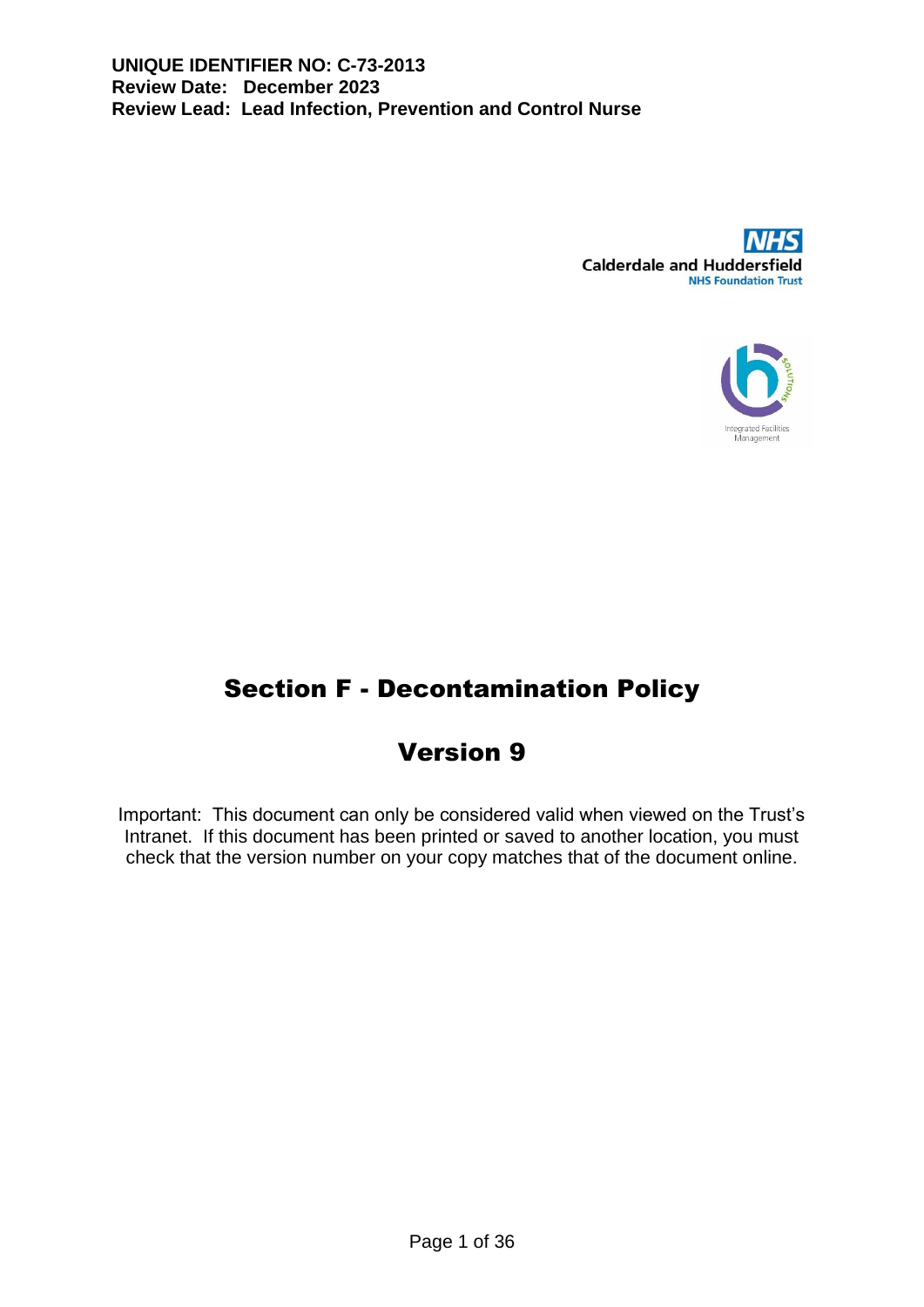| <b>Document Summary Table</b>       |                                                                                             |                         |                                                                    |                  |  |
|-------------------------------------|---------------------------------------------------------------------------------------------|-------------------------|--------------------------------------------------------------------|------------------|--|
| <b>Unique Identifier Number</b>     |                                                                                             |                         | C-73-2013                                                          |                  |  |
| <b>Status</b>                       | Ratified                                                                                    |                         |                                                                    |                  |  |
| <b>Version</b>                      |                                                                                             |                         |                                                                    |                  |  |
| <b>Implementation Date</b>          |                                                                                             |                         | <b>July 2001</b>                                                   |                  |  |
| <b>Current/Last Review Dates</b>    |                                                                                             |                         | July 2017, July 2015, July 2020, December 2020                     |                  |  |
| <b>Next Formal Review</b>           |                                                                                             | <b>July 2023</b>        |                                                                    |                  |  |
| <b>Sponsor</b>                      |                                                                                             | <b>Medical Director</b> |                                                                    |                  |  |
| <b>Author</b>                       |                                                                                             |                         | Infection, Prevention and Control Nurse                            |                  |  |
| <b>Where available</b>              |                                                                                             |                         | Trust Intranet / Infection Prevention and Control                  |                  |  |
|                                     |                                                                                             |                         | <b>Policies</b>                                                    |                  |  |
| <b>Target audience</b>              |                                                                                             |                         | <b>All Staff</b>                                                   |                  |  |
| <b>Ratifying Committee</b>          |                                                                                             |                         |                                                                    |                  |  |
| <b>Executive Board</b>              |                                                                                             |                         |                                                                    | 11 February 2021 |  |
| <b>Consultation Committee</b>       |                                                                                             |                         |                                                                    |                  |  |
| <b>Committee Name</b>               |                                                                                             |                         | <b>Committee Chair</b>                                             | <b>Date</b>      |  |
| Infection, Prevention and Control   |                                                                                             |                         | <b>DIPC Consultant</b>                                             | December 2020    |  |
| Committee                           |                                                                                             |                         | Microbiologist / Infection                                         |                  |  |
|                                     |                                                                                             |                         | <b>Prevention &amp; Control Doctor</b>                             |                  |  |
| <b>Other Stakeholders Consulted</b> |                                                                                             |                         |                                                                    |                  |  |
|                                     |                                                                                             |                         | Head of Medical Engineering & Decontamination Service              |                  |  |
| <b>Decontamination Manager</b>      |                                                                                             |                         |                                                                    |                  |  |
|                                     |                                                                                             |                         | Does this document map to other Regulator requirements?            |                  |  |
|                                     | Regulator details<br>Regulator standards/numbers etc                                        |                         |                                                                    |                  |  |
| <b>Document Version Control</b>     |                                                                                             |                         |                                                                    |                  |  |
| Version 9                           | Update Managing Medical Devices Guidance for healthcare and                                 |                         |                                                                    |                  |  |
|                                     | social services organisations April 2015, Update and add hyperlinks to                      |                         |                                                                    |                  |  |
|                                     | relevant documents, Update MDD 2007/47/EC to MDR 2017/745/EU                                |                         |                                                                    |                  |  |
| Version 8                           | Updates of latest policy and legislation in UK amended where                                |                         |                                                                    |                  |  |
|                                     | necessary including updates to reflect EPR documentation and                                |                         |                                                                    |                  |  |
|                                     | process to clean/condemn mattress - Appendix 5. Adjustments also                            |                         |                                                                    |                  |  |
|                                     | made to include 'Plain English'.                                                            |                         |                                                                    |                  |  |
| Version 7                           | The pictorial guidelines for cleaning mattress and bedframe has been                        |                         |                                                                    |                  |  |
|                                     |                                                                                             |                         | updated in the policy - Appendix 5.                                |                  |  |
| Version 6                           |                                                                                             |                         | The policy has been updated and a form has been introduced to send |                  |  |
| Version 5                           | faulty medical equipment to Medical Engineering.                                            |                         |                                                                    |                  |  |
|                                     | The general information within the policy has been updated and                              |                         |                                                                    |                  |  |
|                                     | amended where necessary and includes any up to date guidance<br>from Government bodies etc. |                         |                                                                    |                  |  |
|                                     |                                                                                             |                         |                                                                    |                  |  |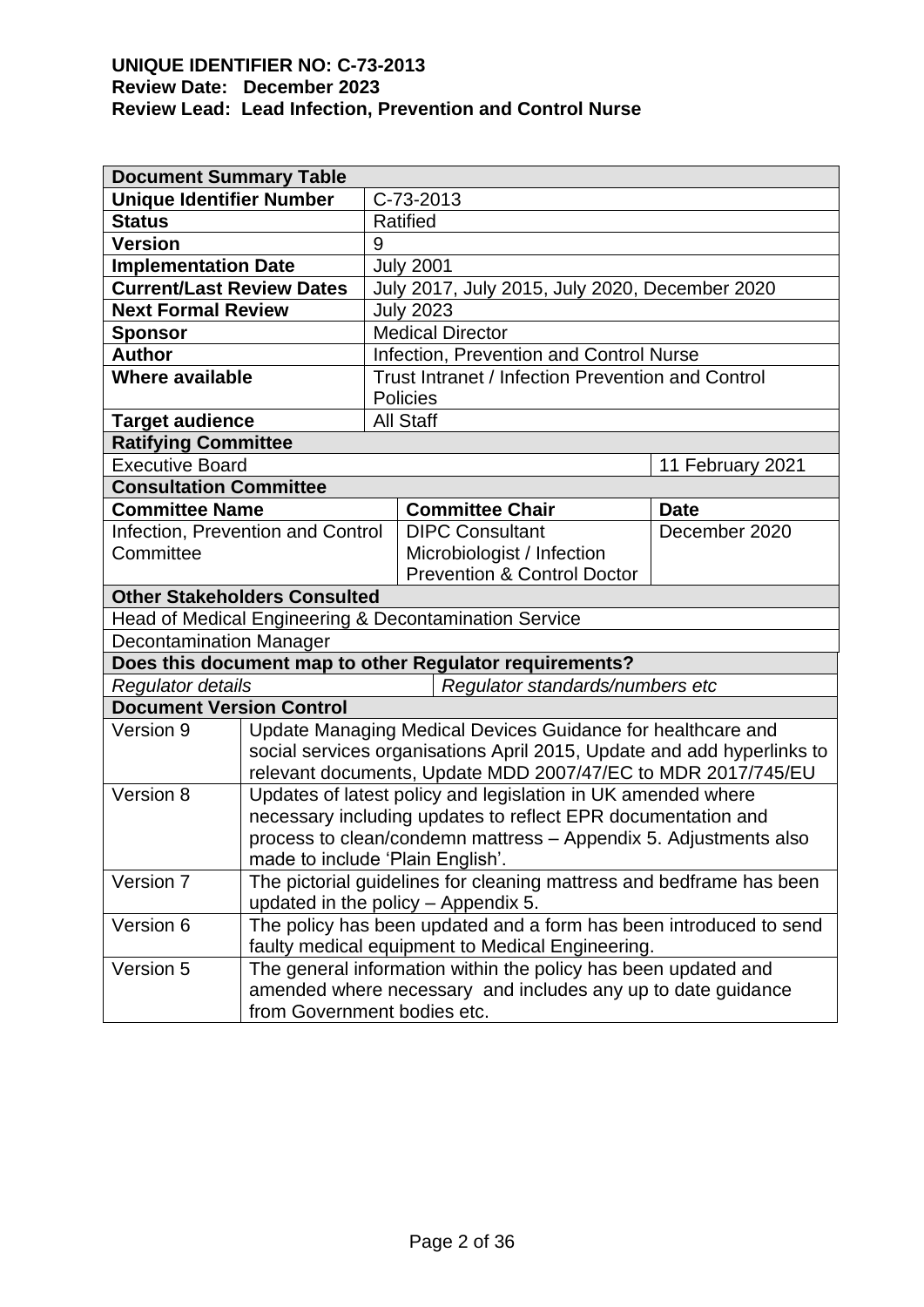## **Contents**

| <b>Section</b> | Page |
|----------------|------|
|                |      |

| 1.  | Introduction                                                                                   | 4               |
|-----|------------------------------------------------------------------------------------------------|-----------------|
| 2.  | Purpose                                                                                        | 6               |
| 3.  | <b>Definitions</b>                                                                             | 6               |
| 4.  | Duties (Roles and Responsibilities)                                                            | $6\phantom{a}$  |
| 5.  | <b>Principles of Decontamination</b>                                                           | $\overline{7}$  |
| 6.  | <b>Responsibility for Decontamination</b>                                                      | 9               |
| 7.  | <b>Standard Infection Control Precautions</b>                                                  | 11              |
| 8.  | <b>General Principles for Cleaning Equipment</b>                                               | 11              |
| 9.  | Use of Disinfectants and Antiseptics                                                           | 12 <sub>2</sub> |
| 10. | Disinfectants and their Uses                                                                   | 12 <sub>2</sub> |
| 11. | Medical Devices Supplied for Single Use Only                                                   | 15              |
| 12. | <b>Reusable Medical Devices</b>                                                                | 16              |
| 13. | Management of medical devices                                                                  | 17              |
| 14. | <b>Local Reprocessing of Medical Devices</b>                                                   | 17              |
| 15. | Declaration of Decontamination for local Investigation,                                        | 18              |
|     | <b>Inspection Service or Repair</b>                                                            |                 |
| 16. | Declaration of Decontamination for managing medical devices                                    | 19              |
| 17. | Procedures for Dealing with Deficiencies in the decontamination<br>of reusable medical devices | 19              |
| 18. | Decontamination of Surgical Instruments                                                        | 19              |
| 19. | Decontamination of Flexible Endoscopes                                                         | 20              |
| 20. | <b>Operating Theatre Gowns and Drapes</b>                                                      | 23              |
| 21. | <b>Suspected Contamination with Prions</b>                                                     | 23              |
| 22. | Guidelines for decontamination of mattresses and bed spaces;                                   | 24              |
|     | cleaning/decontamination/disposal                                                              |                 |
| 23. | <b>Audit of Decontamination Processes</b>                                                      | 25              |
| 24. | Training and Implementation                                                                    | 25              |
| 25. | <b>Trust Equalities Statement</b>                                                              | 26              |
| 26. | Monitoring Compliance with Procedural Document                                                 | 27              |
| 27. | <b>Associated Documents</b>                                                                    | 27              |
| 28. | References/suggested further reading/advice                                                    | 27              |

## **Appendices**

| Appendix 1<br>Appendix 2 | <b>Decontamination Organisational Structure</b><br>Handling of Equipment prior to inspection, service, repair, return<br>to lending organisation or investigation of adverse incident                                                     | 29<br>30    |
|--------------------------|-------------------------------------------------------------------------------------------------------------------------------------------------------------------------------------------------------------------------------------------|-------------|
| Appendix 3               | MHRA Device Bulletin Sample form - declaration of<br>contamination status                                                                                                                                                                 | 31          |
| Appendix 4<br>Appendix 5 | Example of Clinell 'I am Clean sticker'<br>Guidelines for Cleaning Mattress and Bedframe<br>Process for checking Foam mattress poster/Process for<br>$\bullet$<br>condemning Foam mattress poster /Air Mattress<br><b>Cleaning poster</b> | 32<br>33-36 |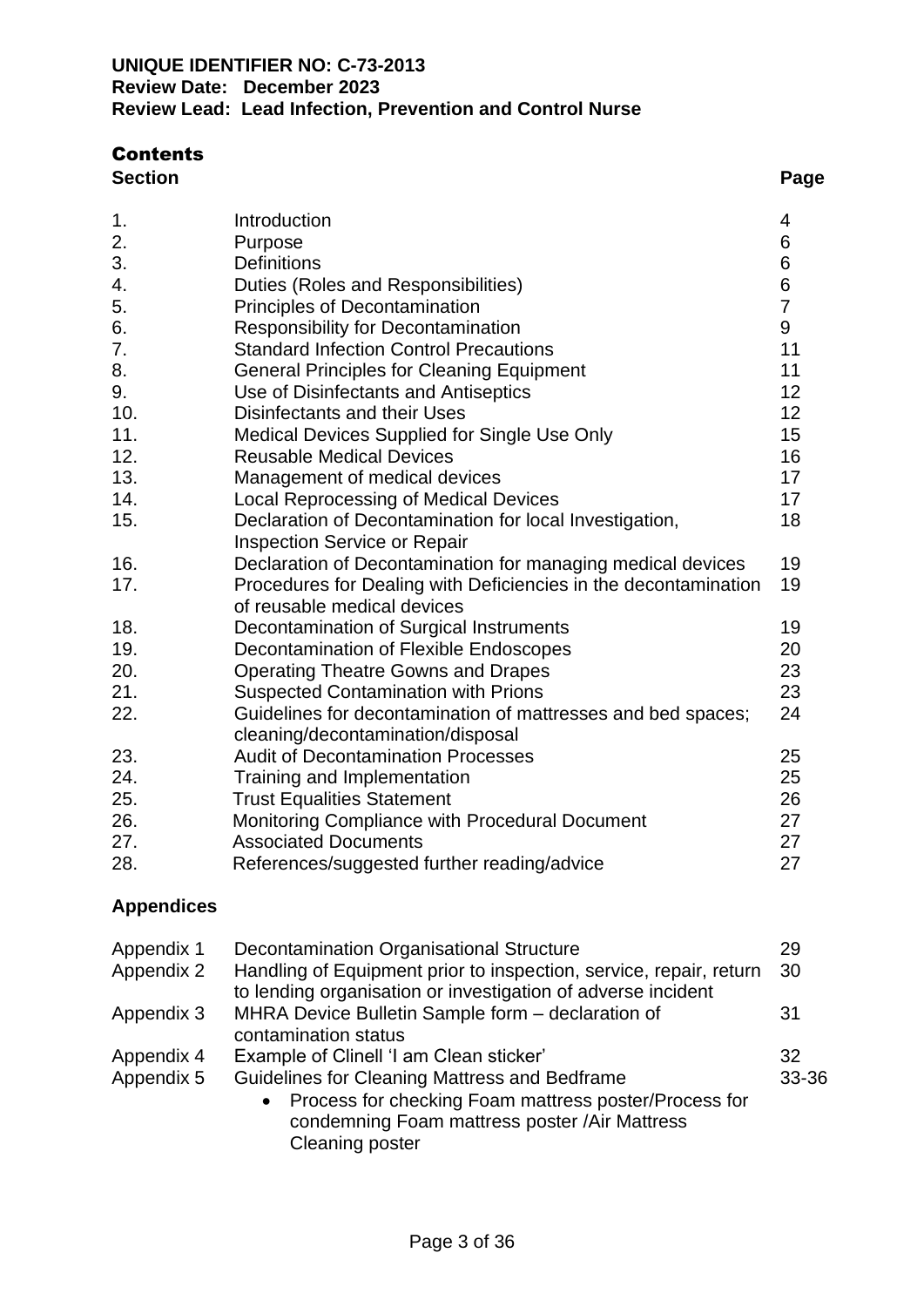## 1. Introduction

**This policy is intended for use across Calderdale and Huddersfield NHS Foundation Trust (CHFT), which includes Calderdale and Huddersfield Solutions Limited (CHS). Where responsibilities state all staff, managers senior managers and directors, this also includes CHS staff groups.**

Decontamination is a complex process requiring appropriate processing of equipment and the environment. In order to achieve this, appropriately trained and competent personnel, as well as adequate space and continuous monitoring and auditing of decontamination practices are required.

The Health Technical Memorandum (HTM) 2016 supersedes the Choice Framework for local Policy and Procedures (CFPP) series, which was a pilot initiative by the Department of Health.

The CFPP series of documents have reverted to the Health Technical Memorandum title format. This will realign them with HTM 00 – 'Policies and principles of healthcare engineering' and 'HTM 01-05: Decontamination in primary care dental practices' and the naming convention used for other healthcare estates and facilities related technical guidance documents within England. It will also help to address the recommendation to align decontamination guidance across the four nations.

In 01-01 and 01-06 DH will be retaining the Essential Quality Requirements and Best Practice format, this maintains their alignment with HTM 01-05 and the requirement of 'The Health and Social Care Act 2008: Code of Practice on the prevention and control of infections and related guidance' which requires that "decontamination policy should demonstrate that it complies with guidance establishing essential quality requirements and a plan is in place for progression to best practice".

A safe decontamination service contributes to successful clinical outcomes and the wellbeing of patients and staff. The trust is required by law to comply with essential levels of safety and quality which are assessed by the CQC. These levels are set in law through registration requirements, one of which covers cleanliness and infection control.

HTM draws on current advice to provide comprehensive guidance on the management and decontamination of surgical instruments used in acute care, which includes clear definitions of what constitutes Essential Quality Requirements (EQR) and Best Practice (BP)

Systems of work involving the decontamination and sterilisation of reusable medical devices must be safe so far as it is reasonably practicable under the requirements of the Health & Safety at Work Act 1974 and the Control of Substances Hazardous to Health Regulations (COSHH) 2002. Other guidance includes: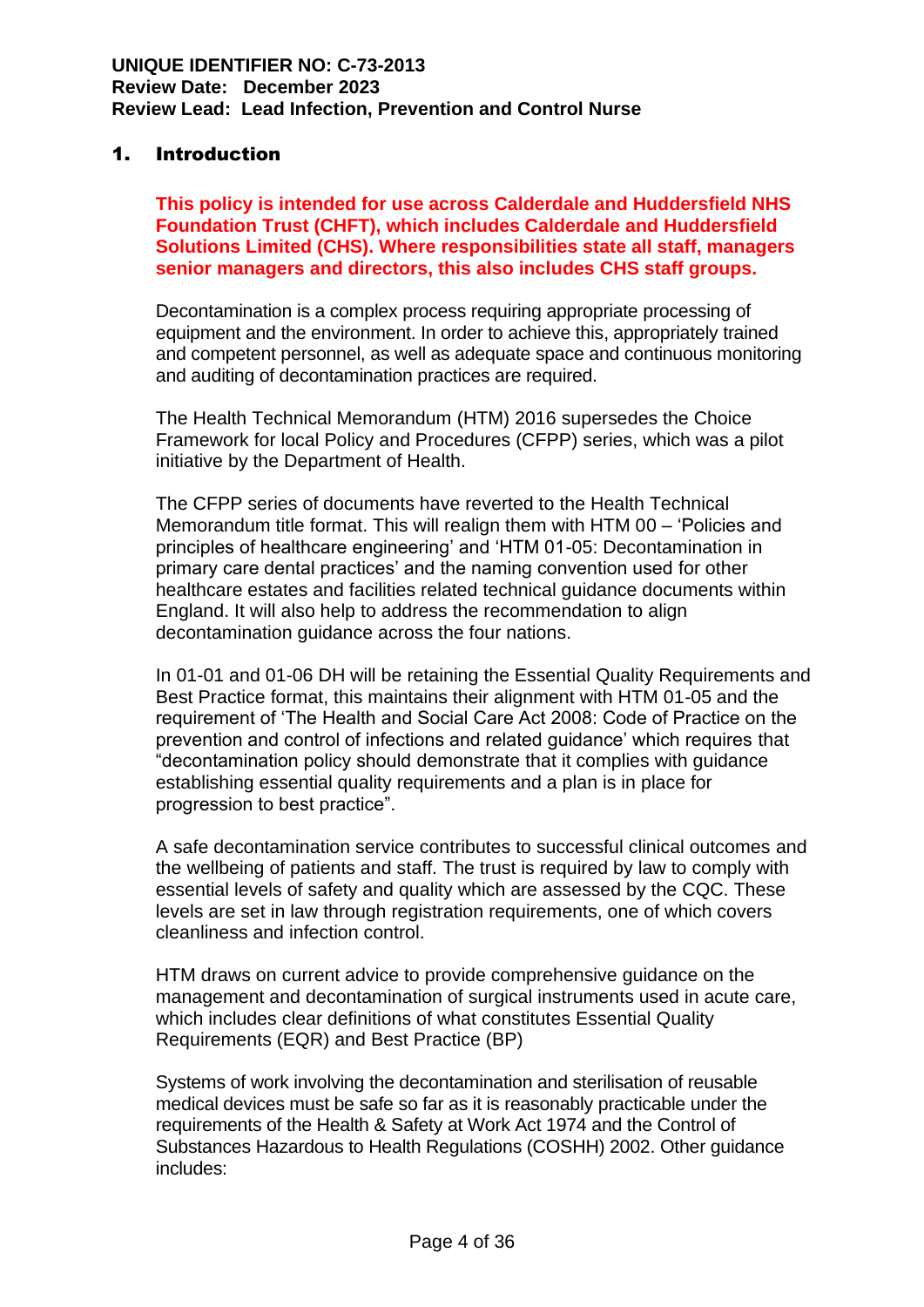- The Medicines and Healthcare Products Regulatory Agency (MHRA) Sterilisation, disinfection and cleaning of medical equipment: guidance on decontamination from the Microbiology Advisory Committee (2010)
- MHRA. Managing medical devices 2015
- The Controls Assurance Standard 2004
- The Health Service Circular HSC2000/032 Decontamination of Re-usable Medical Devices
- The National Strategy programme

The MHRA (2010) highlight the importance of the following:

Before purchasing a reusable medical device check that the manufacturer's recommended reprocessing instructions are compatible with the local decontamination processes and products. If not, do not purchase.

Always follow the manufacturer's instructions for use where appropriate and acceptable. If not, do not use.

Only reprocess medical devices which the manufacturer states as being reusable and do not reprocess those designated for single use only.

Reusable medical devices including endoscopes should be decontaminated using validated processes and equipment designated for that specific purpose.

Use of automated decontamination processes are preferable to manual processes as they have the ability to control and monitor their own parameters within strictly controlled tolerances.

Medical devices should be decontaminated away from treatment/clinical areas and preferably within a dedicated area/room. Ideally this would be within a dedicated Sterile Services Department (SSD) either within the hospital or trust or an externally sourced contractor for endoscopes.

The Care Quality Commission Standards and the Health and Social care Act 2008 provide the audit tool, which will be used to improve the overall quality of decontamination including sterilisation practices in the Trust.

The Trust's organisational approach to decontamination is identified in the Decontamination Organisational chart; *Appendix 1* and emphasises the responsibility of staff at each level.

## **1.1 Key points**

- Decontamination is the responsibility of ALL Trust staff using equipment.
- ALL reusable equipment should be decontaminated between each use, using only recommended cleaning solutions and or methods.
- Mattresses should be decontaminated and have a 'Declaration of Decontamination' sticker attached to the bag (*Appendix 5)*.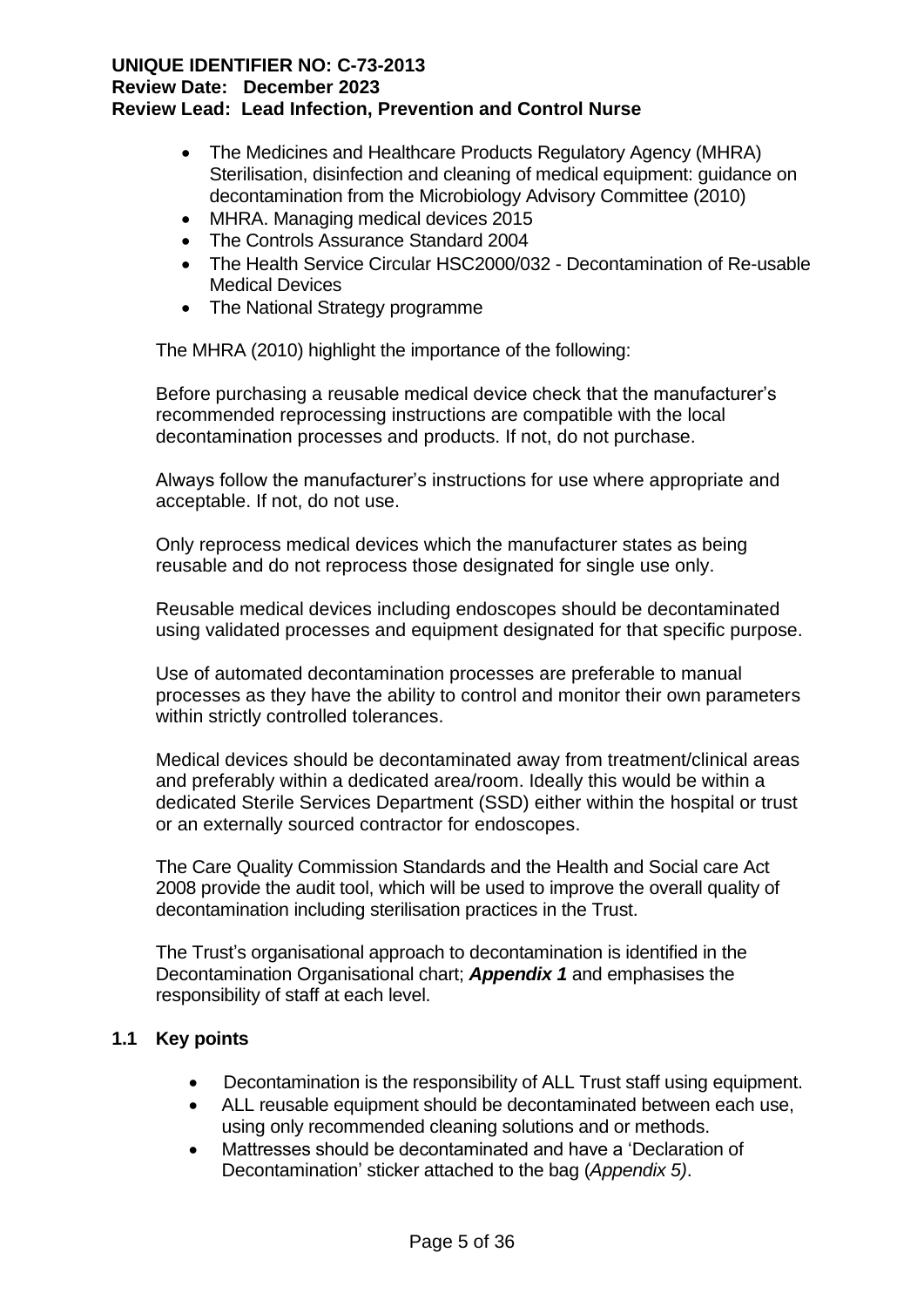- ALL new equipment purchased should be viewed against the Pre-Purchase Questionnaire and discussed where possible with appropriate teams.
- Specialist decontamination equipment should only be used once training has been undertaken i.e. Endoscopy.
- Information should be followed in conjunction with local policies.

## **Further advice can be sought from:**

- Decontamination Lead CRH 2186
- Infection Prevention and Control Team CRH 2376/HRI 2447
- Medical Engineering & Decontamination Service CRH 2536/HRI 2823

## 2. Purpose

The purpose of the policy is to ensure that all staff members understand the importance of appropriate, timely and correct decontamination.

## 3. Definitions

**Decontamination:** The process of removing or destroying contamination in order that infectious agents or other contaminants are not able to reach susceptible sites in sufficient quantities to initiate infection or other harmful responses. Different levels of decontamination are used depending on the device/equipment and procedure involved (MHRA, 2010). Decontamination renders an article safe to handle, by cleaning with or without disinfection or sterilization.

**Cleaning:** The physical removal of infectious agents and organic matter but it does not necessarily destroy infectious agents. **Cleaning is an essential prerequisite to ensure effective disinfection or sterilization** (MHRA, 2010)**.**

**Sterilization:** 'A validated process of rendering a product free from viable micro-organisms (BS EN ISO 14937:2009)' (MHRA, 2010) Boiling does not sterilise and neither do most chemical agents.

## 4. Duties (Roles and responsibilities)

The Chief Executive is responsible for ensuring that there are effective infection control arrangements in the Trust. See *Appendix 1* for decontamination organisational structure.

 The Decontamination Committee meeting is chaired by the Director of Planning, Estates and Facilities, who carries responsibility for decontamination.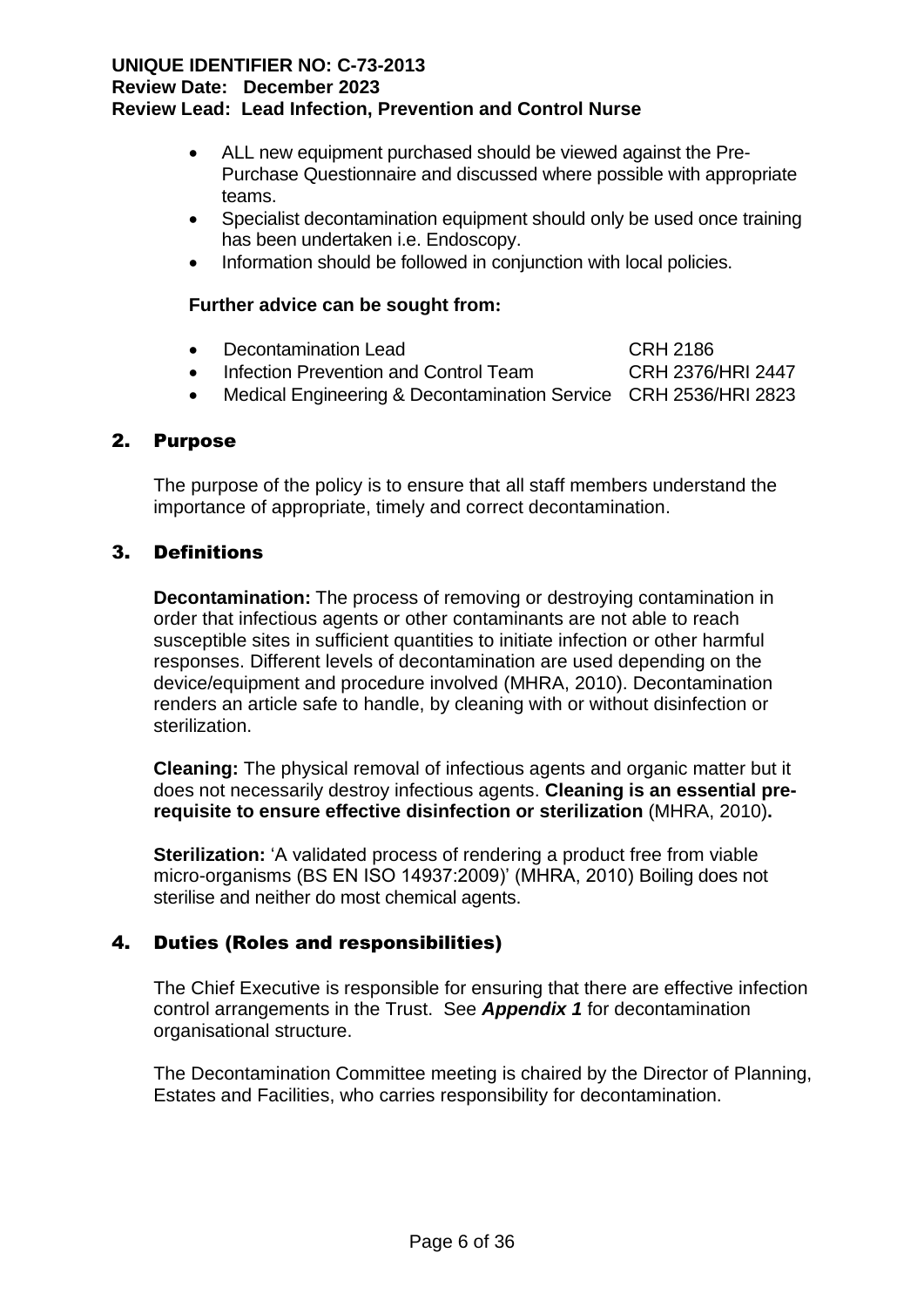#### **Decontamination Committee**

This forms part of our governance arrangements, to ensure compliance with the HTMs for Decontamination. The Committee overseas the following areas:

- Endoscopy including hysteroscopy
- Bbraun surgical decontamination
- Huddersfield Pharmacy Specials
- Linen and micro-fibre cleaning
- ENT equipment decontamination

The Decontamination Lead is 'organisationally responsible for the effective and technically compliant provision of decontamination services' (HTM: 01 series).

The ward or department manager is responsible for ensuring that safe practices are maintained within their area and any concerns are highlighted to the appropriate personnel.

The Infection prevention and Control team are responsible for updating the policy and ensuring that safe systems of practice are in place and adhered to in conjunction with the above personnel.

Individuals are responsible for adhering to correct procedures for ensuring equipment is safe for patient in their care.

## 5. Principles of Decontamination

#### **a) The objectives for decontamination are:**

- To remove organic matter e.g. body fluids, food, soil which may contain or support the growth of pathogenic organisms
- To prevent the accumulation of dust which may contain pathogenic organisms
- May be required to remove chemical hazards (specialist advice may need to be sought from experts outside the Trust)

#### **b) Choice of decontamination method**

All equipment will require cleaning. Some equipment will also require disinfecting or sterilising. Decontamination will work less efficiently on equipment that is difficult to clean, and/or in a poor condition.

Compatibility of equipment with the chosen method of decontamination will be determined from information supplied by the manufacturer. Manufacturers of medical devices are required to provide decontamination guidance for reusable products. (EN ISO 17664-2004 sterilisation of medical devices).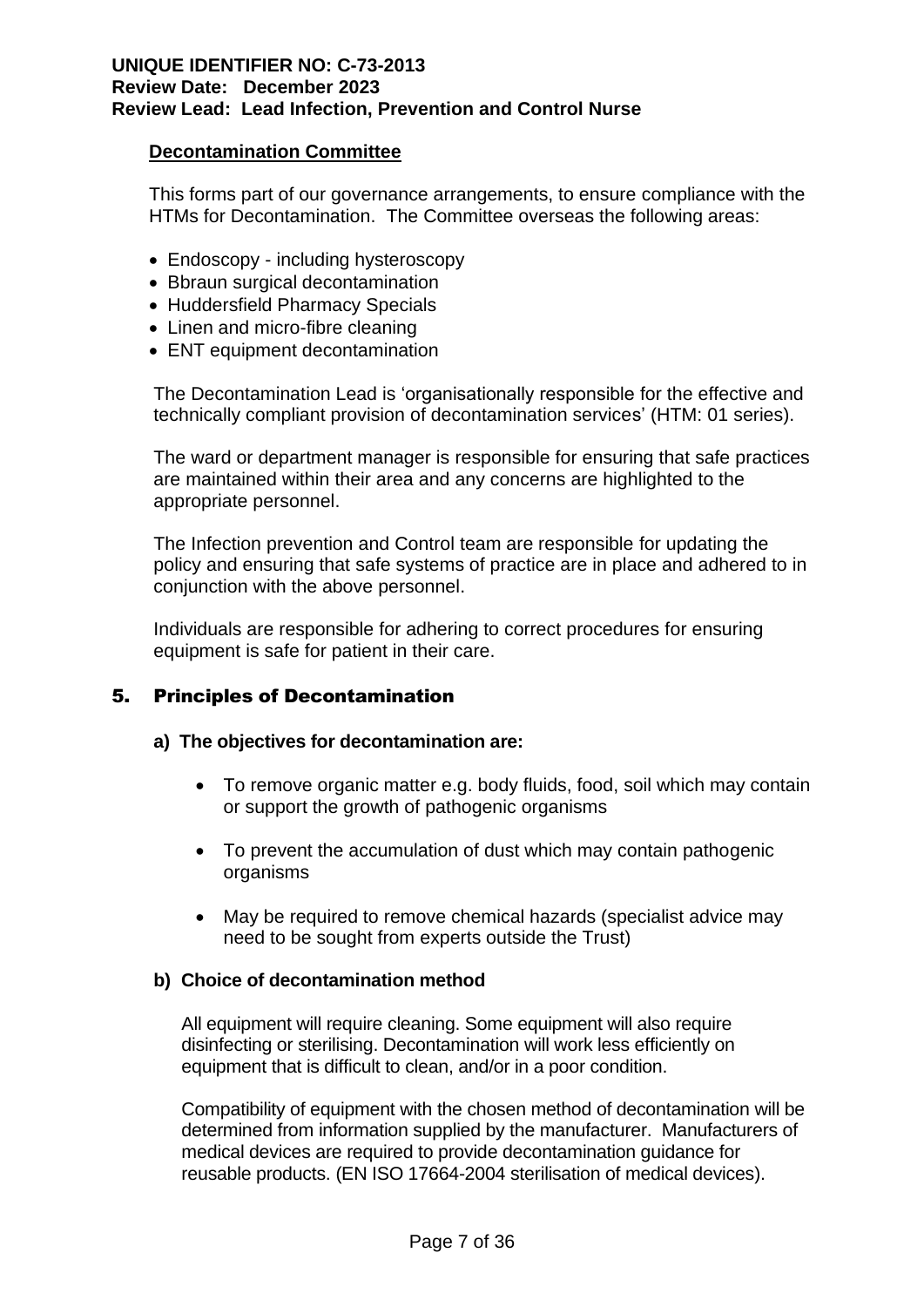The choice of method also depends on the purpose of the equipment and other risk factors as follows:

| <b>Risk</b>  | Application of the item                                                                                                                                         | <b>Method of</b><br><b>Decontamination</b>                           |
|--------------|-----------------------------------------------------------------------------------------------------------------------------------------------------------------|----------------------------------------------------------------------|
| High         | In close contact with a break in the skin<br>or mucous membrane.<br>Introduced into a sterile cavity.                                                           | Sterilisation<br>(or sterile single-use<br>item)                     |
| Intermediate | In contact with mucous membranes.<br>Prior to use on an immuno-<br>compromised individual.<br>Contaminated with virulent or readily<br>transmissible organisms. | Sterilisation,<br>high level<br>disinfection (or<br>single-use item) |
| Low          | In contact with healthy intact skin.<br>Items not in direct contact with patient<br>e.g. couches when the patient is<br>dressed.                                | Cleaning                                                             |

## **c) Cleaning**

Cleaning is the method of decontamination for non-invasive (low risk) items and is a pre-requisite to disinfection and sterilization, as organic matter such as blood and exudate may neutralise the action of the disinfectant. Cleaning can be achieved through physical cleaning with a neutral detergent, using an automated process or an ultrasonic cleaning system.

## **d) Disinfection**

This procedure is required for most articles that may be contaminated with pathogenic micro-organisms e.g. bedpans/slipper pans, or others that come into contact with mucous membranes e.g. oral thermometers, endoscopes.

The preferred method of disinfection is by heat. Where heat is not an option, chemical agents may be used.

If chemical disinfectants are used they should always be used in liquid form. Disinfectants should **not** be applied in spray form, as this can be wasteful, more expensive and does not necessitate friction, which is essential to obtain optimal disinfection. Chemical disinfectants may cause environmental contamination and can be toxic to skin mucous membranes and/or by vapour inhalation hence why they should not be used in spray form (MHRA, 2010).

It is essential to adhere to pharmaceutical instructions and COSHH regulations regarding the active concentration, shelf-life and correct use of each disinfectant. Disinfectants should be stored in the appropriate labelled container.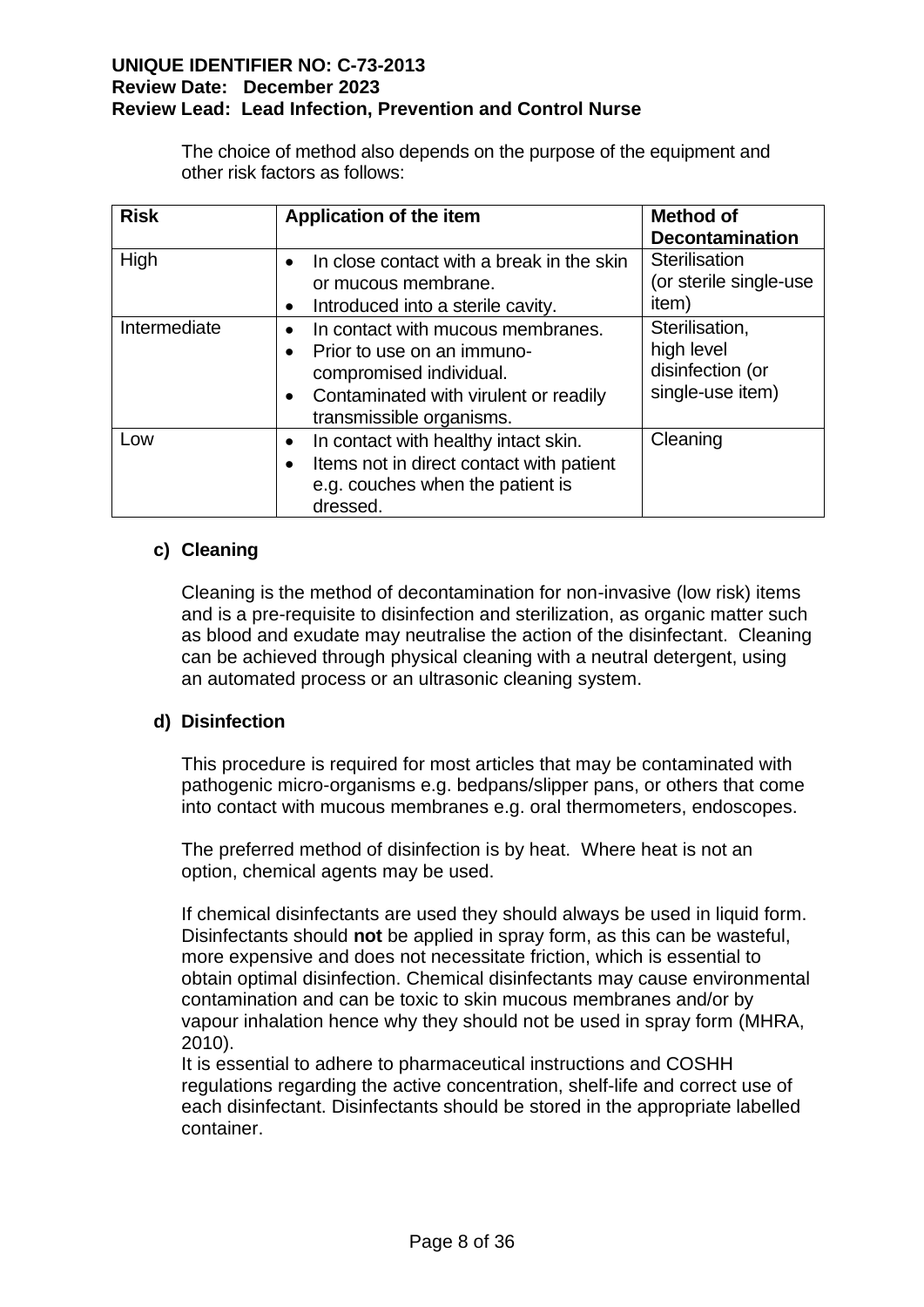## **e) Sterilization**

This procedure must be used for all instruments or equipment that comes into contact with sterile areas of the body e.g. surgical instruments.

Sterilization of such equipment should take place within a recognised Sterilization Services Department by highly skilled staff using steam sterilization as the method of choice; alternatively, some equipment can be purchased pre-sterilized.

## 6. Responsibility for Decontamination

The Trust also recognises its responsibilities when ensuring that the provision of a decontamination service is in line with current thinking and practice and is aware that the decontamination life cycle model highlights the extent to which decontamination affects the whole of an organization and not just those areas reprocessing equipment.



The Ward/Departmental Manager has overall responsibility for decontamination of equipment in their area. The Ward/Departmental Manager should nominate a person who is responsible for cleaning equipment. Cleaning schedules should be drawn up and an adequate system should be in place for the recording and monitoring of schedules and standards.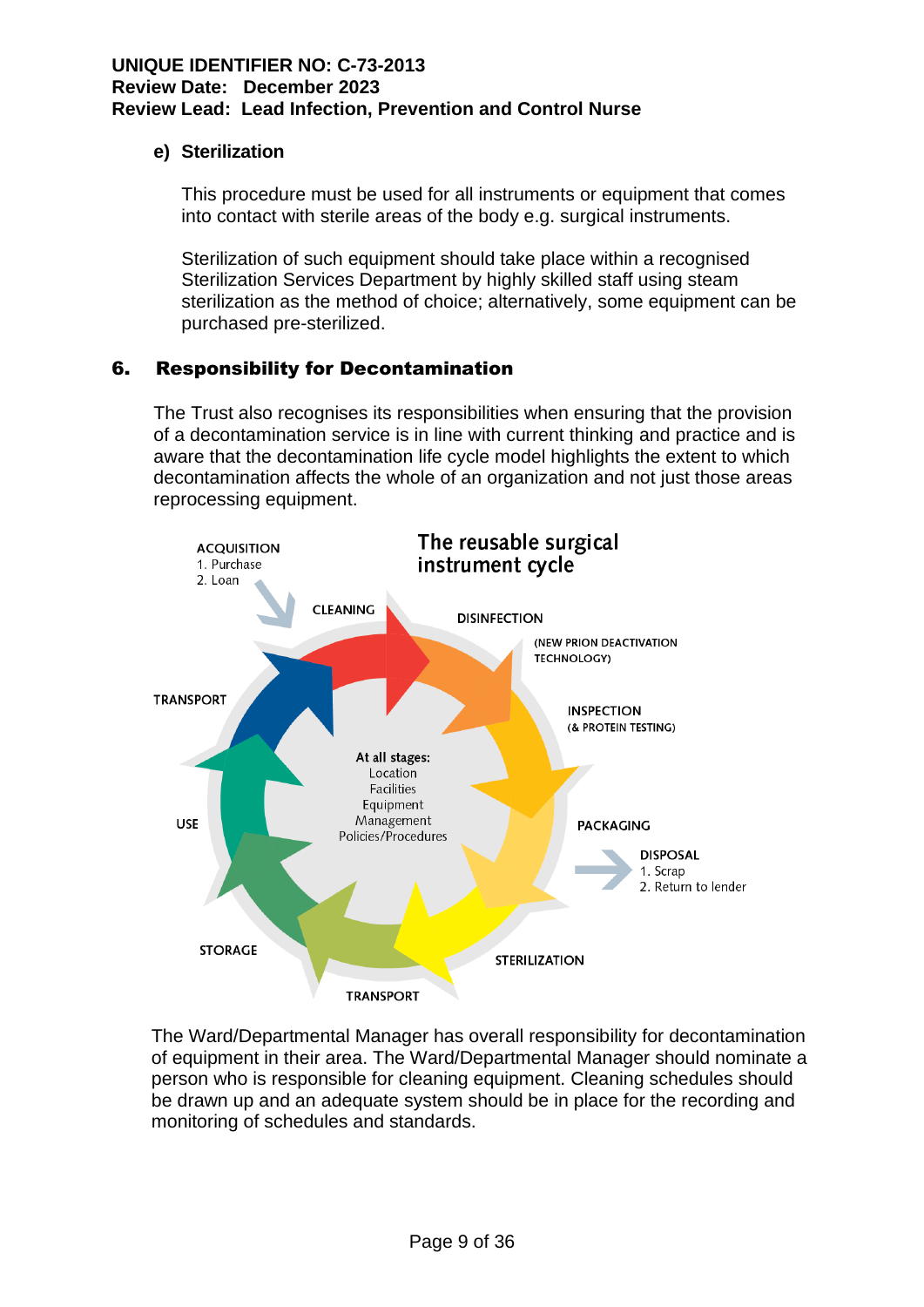All staff involved with decontamination should have adequate and suitable training.

## **a) Purchase procedure**

It is the responsibility of the budget holder to seek advice from appropriate specialist staff to ensure that infection risks are addressed at the purchasing stage in compliance with MHRA Managing Medical Devices 2014.

Equipment purchased must take account of good design that allows easy decontamination and be constructed with durable materials that support easy cleaning and disinfection. Pre-purchase questionnaire (PPQ) forms obtained from the supplier will indicate recommended cleaning and disinfection processes.

## **b) Condition monitor**

The ongoing condition of the equipment needs to be monitored to ensure that infection risk can still be managed effectively. When the equipment condition has deteriorated to the extent that effective cleaning is no longer achieved easily, the equipment must be disposed of safely in accordance with the Waste Management Policy.

## **c) Supplies**

There should always be available supplies of clean equipment to ensure that the re-use of potentially contaminated or single-use equipment does not happen.

## **d) Scheduled cleaning**

Equipment will be subject to a cleaning schedule which will detail cleaning frequency and cleaning procedure, including cleaning agents to be used and the staff responsible. There are procedures common to all cleaning schedules, but certain items of equipment require particular actions (e.g. the finish or design of an item of equipment may require special attention to ensure that it is effectively cleaned).

## **e) Training of staff**

All Staff need to understand the importance of the measures in place to reduce the infection risk from healthcare equipment. Appropriate ongoing training must be provided to ensure that staff implements the measures required. Appropriate training must also be provided to all staff about the need for high standards of personal hygiene. The effectiveness of training should be monitored regularly as part of performance appraisal.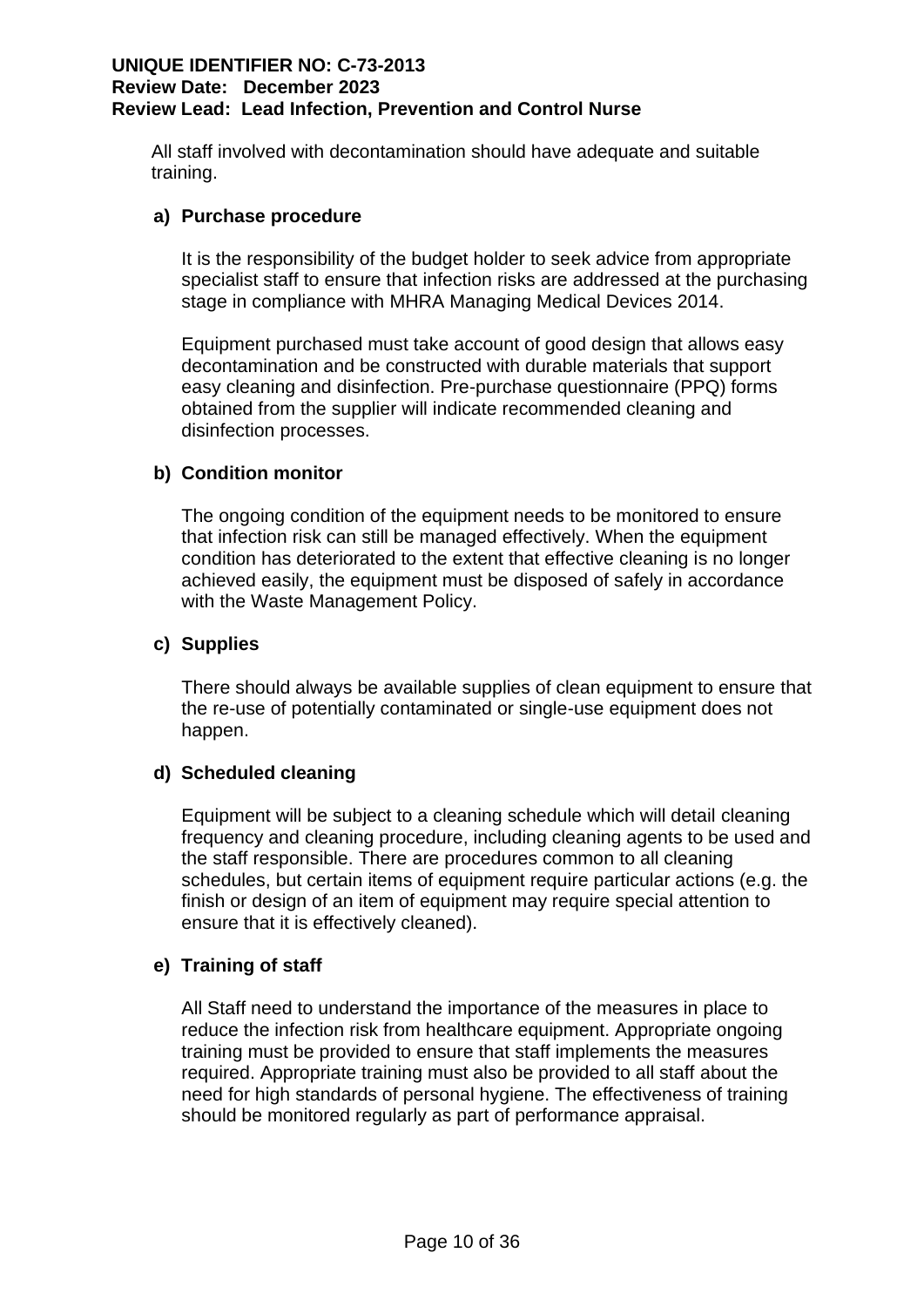## **f) Equipment disposal**

Equipment that requires disposal must be decontaminated if it has been in contact with blood or body fluids. Equipment that cannot be cleaned effectively and therefore remains contaminated should be disposed of as clinical waste. Larger pieces of equipment will need special arrangements and further support can be sought from the Trust Waste Manager, Estates Department, HRI.

## 7. Standard Infection Prevention and Control Precautions

## **a) Hand Hygiene and Hand Care**

Hand hygiene is the single most important measure in preventing infection. Further information can be sought from the Hand Hygiene Policy (Section H).

## **b) Protective Clothing**

Select protective equipment on the basis of an assessment of the risk of transmission of micro-organisms to the patient, and the risk of contamination of health care practitioners' clothing and skin by patient's blood, body fluids, secretions and excretions. In principle, apron and gloves should be worn when decontaminating equipment, face protection may also be required if there is a risk of splashing to the eyes and mouth.

Further information can be sought from the Standard Precautions Policy (Section C).

## 8. General Principles for Cleaning Equipment

- a) Cleaning where possible, should take place in a dedicated area away from patient care.
- b) Equipment should be dismantled where necessary in line with the manufacturers' instructions before cleaning.
- c) Avoid splashing.
- d) Always use a fresh solution of detergent and water, rinse and dry.
- e) A clean, disposable cloth should be used.
- f) Electrical equipment must not be immersed in water and **must be**  disconnected from mains supply. Cleaning may be carried out using a detergent wipe or, alternatively, an alcohol wipe if there is no visible soiling.
- g) Detergent wipes provide a good alternative to detergent and water.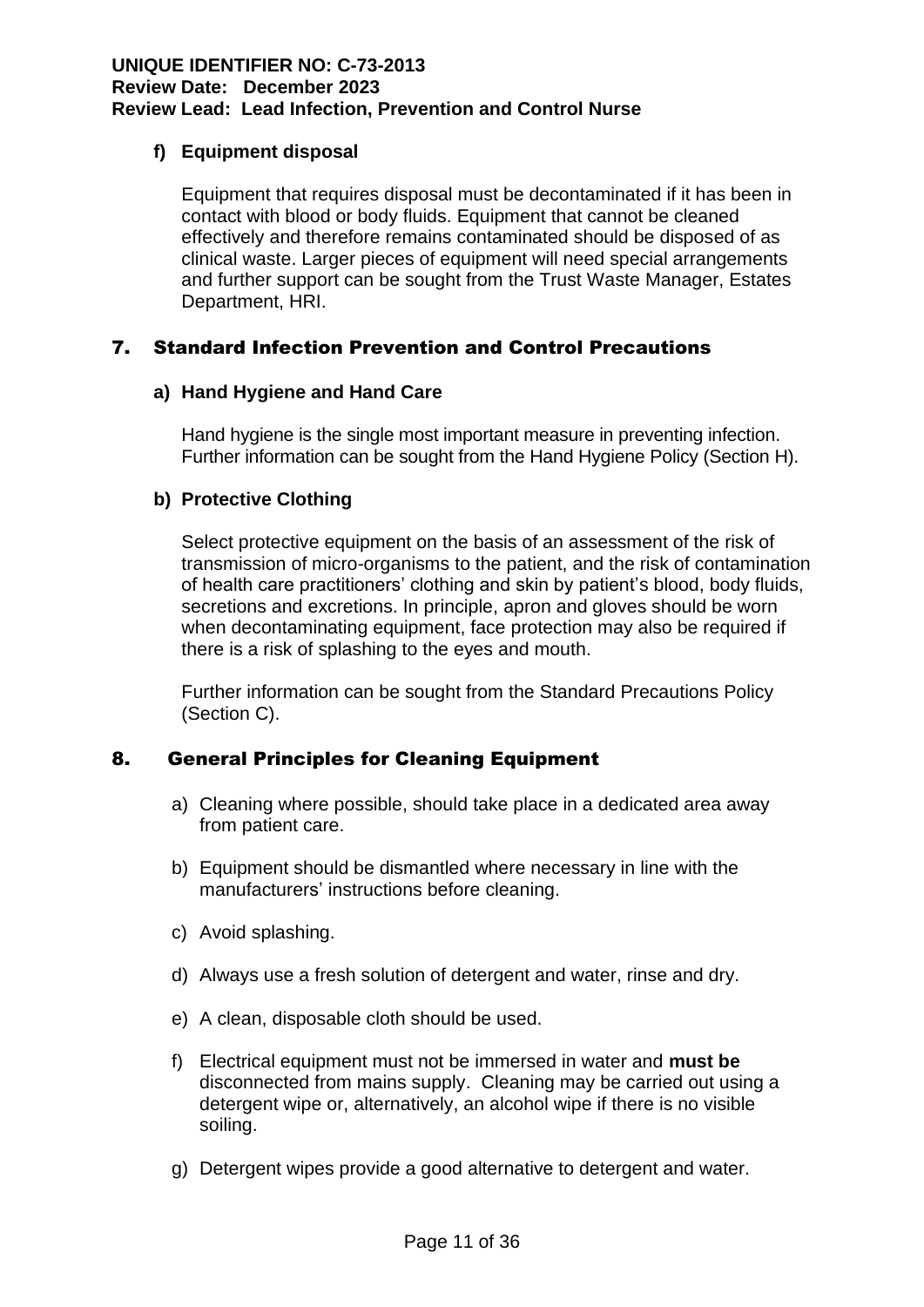h) If visibly soiled with blood or body fluids clean first and then disinfect with a chlorine-based solution – please see Section 10 'Disinfectants'.

## 9. Use of Disinfectants and Antiseptics

## **a) General Considerations**

## **Dilution**

Chemical disinfectants must be used at the recommended strength. Too high a concentration is wasteful; too low a concentration is ineffective.

#### **Preparation**

Many disinfectants deteriorate after dilution. Solution should always be freshly prepared, usually daily and used as per manufacturers instructions.

#### **Contact time**

No disinfectant/antiseptic acts instantaneously. Therefore, it is essential that the correct contact time is observed as recommended by the manufacturer.

#### **Approval**

Only disinfectants and antiseptic that have been approved by the Infection Control Committee can be used within the Trust. Some may also be required to have approval from the Medicines Management Committee.

## **b) COSHH Regulations**

The Control of Substances Hazardous to Health (COSHH) Regulations 2002 require that an assessment is made of any health risks that may arise from exposure to hazardous substances, and that appropriate control measures must be provided to avoid the risks.

Most disinfectants are hazardous to some degree and are therefore subject to COSHH regulations. A full assessment of the risks should be available in all places of use and should be consulted by users for further information. Managers are required to ensure that their staff are properly trained and fully aware of the dangers associated with the use of the various disinfectants.

## 10. Disinfectants and their Uses

#### **a) Disinfection of the skin and mucous membranes**

| Alcohol hand gel | For hand disinfection as an alternative to hand |
|------------------|-------------------------------------------------|
|                  | washing. Alcohol gel should conform to EN       |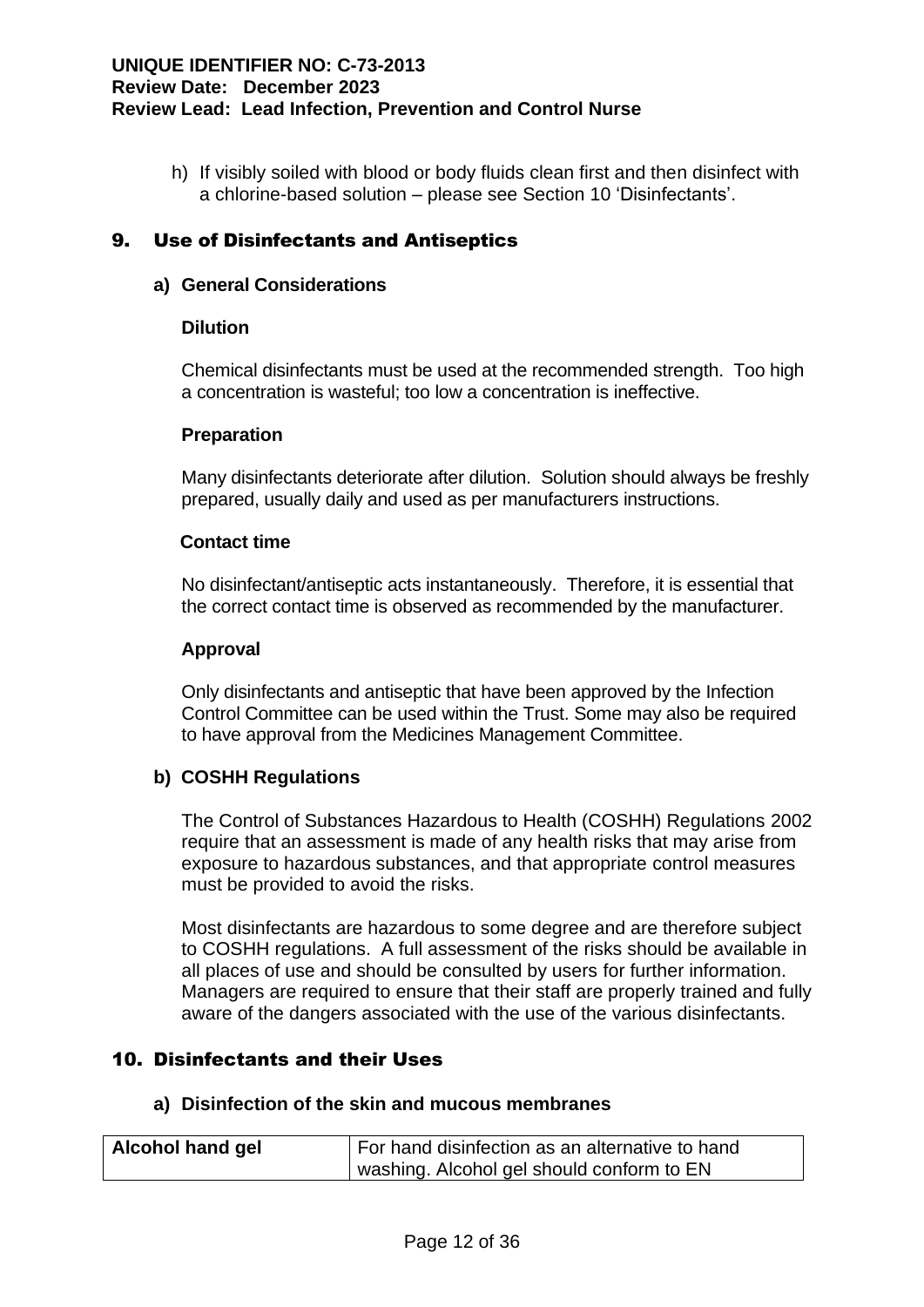|                                                                         | standards and only be used when hands are visibly<br>clean. Alcohol gel should not be used prior to<br>preparing food, after using the toilet and for any<br>diarrhoeal illness in particular Clostridium difficile<br>infection where soap and water hand wash should |  |  |
|-------------------------------------------------------------------------|------------------------------------------------------------------------------------------------------------------------------------------------------------------------------------------------------------------------------------------------------------------------|--|--|
|                                                                         | be used.                                                                                                                                                                                                                                                               |  |  |
|                                                                         | NB: The current alcohol hand gel available in the                                                                                                                                                                                                                      |  |  |
|                                                                         | dispensers is not suitable for use by theatre                                                                                                                                                                                                                          |  |  |
|                                                                         | surgical teams.                                                                                                                                                                                                                                                        |  |  |
| <b>Chlorhexidine 1% dusting</b><br>powder (CX powder)                   | Umbilical cord treatment for SCBU patients only.                                                                                                                                                                                                                       |  |  |
| <b>Chlorhexidine Gluconate</b><br><b>Solution 1%, Aqueous</b><br>(pink) | Used in gynaecological theatre as a skin antiseptic.                                                                                                                                                                                                                   |  |  |
| <b>Chlorhexidine 0.05%</b>                                              | Skin prep for neonates on SCBU                                                                                                                                                                                                                                         |  |  |
| <b>Chlorhexidine Gluconate</b>                                          | Used for skin disinfection before the following                                                                                                                                                                                                                        |  |  |
| Solution 0.5% in 70% IMS                                                | procedures, and aftercare:                                                                                                                                                                                                                                             |  |  |
| (Colourless or red                                                      | Lumbar punctures and epidurals.<br>1.                                                                                                                                                                                                                                  |  |  |
| staining)                                                               | Sternal marrow punctures.<br>$\mathbf{2}^{\mathsf{I}}$                                                                                                                                                                                                                 |  |  |
|                                                                         | Chest aspiration and drainage.<br>3                                                                                                                                                                                                                                    |  |  |
| <b>Chlorhexidine Obstetric</b>                                          | Major and minor surgical procedures.<br>4<br>Used in vaginal examinations.                                                                                                                                                                                             |  |  |
| Cream 1%                                                                |                                                                                                                                                                                                                                                                        |  |  |
| <b>Chlorhexidine Surgical</b>                                           | Used for hand washing prior to surgical and high risk                                                                                                                                                                                                                  |  |  |
| Scrub 4%                                                                | invasive procedures e.g. insertion of central venous                                                                                                                                                                                                                   |  |  |
|                                                                         | catheters, chest aspiration and drainage, lumbar                                                                                                                                                                                                                       |  |  |
|                                                                         | punctures and epidural insertion.                                                                                                                                                                                                                                      |  |  |
|                                                                         | Used as a skin wash as part of the MRSA                                                                                                                                                                                                                                |  |  |
|                                                                         | colonisation suppression treatment for patients and                                                                                                                                                                                                                    |  |  |
|                                                                         | staff colonised with MRSA (further advice can be<br>found in section T multi-resistant organism                                                                                                                                                                        |  |  |
|                                                                         | policy.                                                                                                                                                                                                                                                                |  |  |
|                                                                         | Used as a skin wash for all patients with CVAD                                                                                                                                                                                                                         |  |  |
| <b>Chlorhexidine</b>                                                    | Used on the CVAD site for confirmed MRSA patients                                                                                                                                                                                                                      |  |  |
| impregnated dressing                                                    | or those deemed high risk (on d/w infection control)                                                                                                                                                                                                                   |  |  |
| <b>Chlorhexidine 2% and</b>                                             | Pink packet: Injection sites: intramuscular and                                                                                                                                                                                                                        |  |  |
| alcohol wipes                                                           | subcutaneous, venepuncture and cannulation. Rub                                                                                                                                                                                                                        |  |  |
|                                                                         | the site and allow drying as per instructions.                                                                                                                                                                                                                         |  |  |
|                                                                         | Blue packet: Used for cleaning intravenous hubs and                                                                                                                                                                                                                    |  |  |
|                                                                         | connectors and injection ampoules - see section G                                                                                                                                                                                                                      |  |  |
| <b>Chlorhexidine 2% and</b>                                             | aseptic technique policy and ANTT guidelines<br>For skin preparation for taking blood cultures                                                                                                                                                                         |  |  |
| alcohol sterile solution                                                | intravenous infusion sites and central venous access                                                                                                                                                                                                                   |  |  |
|                                                                         | device insertion AND allow drying as per                                                                                                                                                                                                                               |  |  |
|                                                                         | instructions                                                                                                                                                                                                                                                           |  |  |
| Lignocaine                                                              | Contains Chlorhexidine. Used for preparing urethra                                                                                                                                                                                                                     |  |  |
| <b>Hydrochloride 2% Sterile</b>                                         | prior to catheterisation                                                                                                                                                                                                                                               |  |  |
| <b>Antiseptic Gel</b>                                                   |                                                                                                                                                                                                                                                                        |  |  |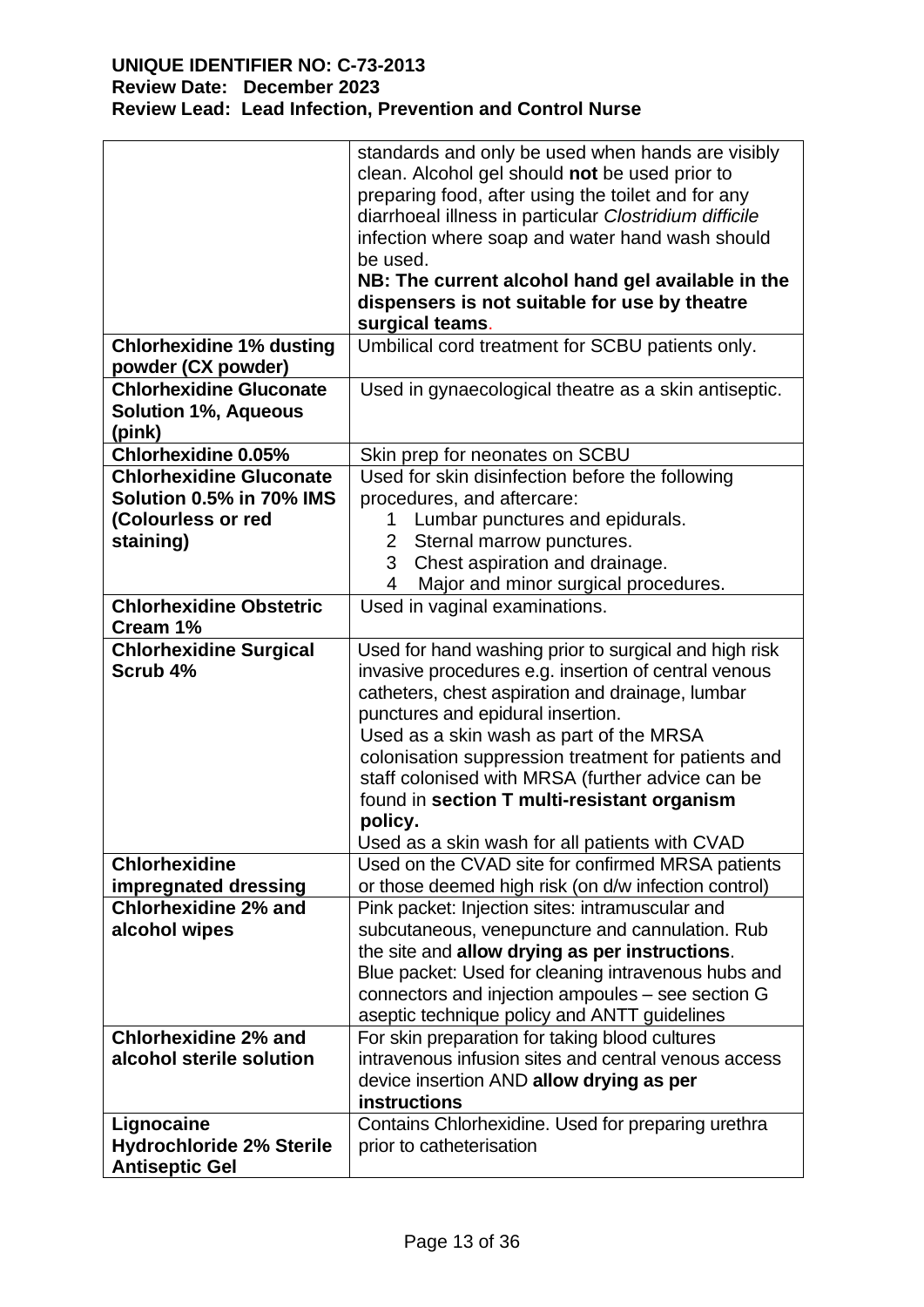| <b>Octenisan Antimicrobial</b><br><b>Wash Lotion</b>                                                                                     | Octenisan is the Trust's <b>second line wash</b> treatment<br>for MRSA for patients unable to tolerate chlorhexidine<br>and include the following:<br>Neonates aged $\langle$ 12 months<br>Those with previous sensitivity to<br>Chlorhexidine<br>Those patients with sensitive skin e.g.<br>eczema.<br>Please refer to MRSA suppression flow chart in<br>the section T multi drug resistant policy |
|------------------------------------------------------------------------------------------------------------------------------------------|-----------------------------------------------------------------------------------------------------------------------------------------------------------------------------------------------------------------------------------------------------------------------------------------------------------------------------------------------------------------------------------------------------|
| <b>Povidone Iodine Surgical</b><br><b>Scrub Solution 7.5% w/v</b><br><b>Povidone lodine 10%</b><br>alcoholic solution (i.e.<br>tincture) | Alternate scrub for invasive procedures.<br>Alternative pre-operative skin preparation before major<br>surgery, especially before surgery below the<br>umbilicus, where there is a greater risk of clostridial<br>infections. It is also advisable to prepare the<br>operation site on the ward before the operation with                                                                           |
| <b>Povidone lodine</b><br><b>Antiseptic Solution half</b><br>strength (Povidone<br>Iodine 5%)                                            | Povidone lodine.<br>Disinfection of skin near the eyes before ophthalmic<br>procedures in theatre.                                                                                                                                                                                                                                                                                                  |
| containing 0.5% available<br>lodine                                                                                                      |                                                                                                                                                                                                                                                                                                                                                                                                     |

Please note the above table does not consider the use of antiseptics in wound care treatment. Antiseptics used for wound care treatment can be found in the Wound Care Formulary.

## **b) Disinfection of equipment and the environment**

The general environment i.e. the walls, floors, ceilings and furniture do not require disinfection unless contaminated with blood and body fluids. Hot water and a neutral detergent are normally sufficient. Disinfectants must never be poured down drains in an attempt to disinfect them. This is ineffective.

| <b>Sodium</b><br><b>Dichlorisocyanurate</b><br>Soluble Tablets 500 mg<br>(Presept sterilising tablets) | Disinfecting breast pump nipple shells, shields,<br>$\bullet$<br>tubing and collection bottles<br>Disinfection of tonometer heads in ophthalmic<br>$\bullet$<br>clinic and electronic ear syringe in ENT<br>services                       |
|--------------------------------------------------------------------------------------------------------|--------------------------------------------------------------------------------------------------------------------------------------------------------------------------------------------------------------------------------------------|
| <b>Tristel (Fuse for Surfaces)</b><br><b>Tristel Jet</b><br>(Chlorine based solution)                  | Blood and body fluid spillages<br>$\bullet$<br>Terminal cleaning of isolation rooms<br>$\bullet$<br>Environmental cleaning of side rooms where<br>$\bullet$<br>patients are being nursed with Clostridium<br>difficile<br>During outbreaks |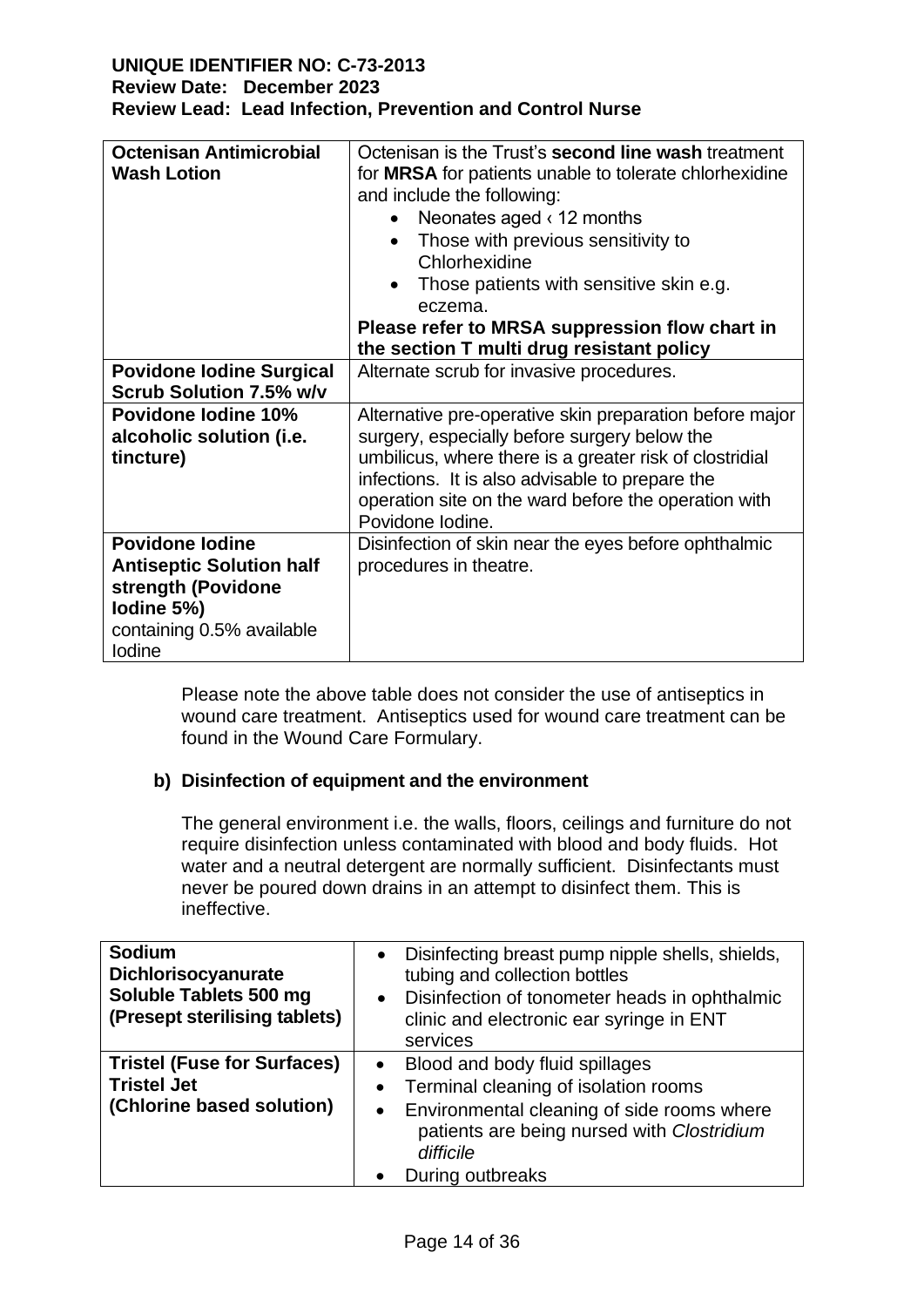|                               | • Other environmental cleaning                     |  |
|-------------------------------|----------------------------------------------------|--|
|                               | As directed by Infection Control                   |  |
| <b>Chlorine Dioxide</b>       | Used to reprocess heat labile instruments e.g.     |  |
|                               | flexible endoscopes. Must only be used in          |  |
|                               | automated washer disinfectors.                     |  |
| <b>Chlorine Dioxide wipes</b> | Used for disinfecting non-lumened nasal            |  |
|                               | endoscopes and transoesophageal endoscopes         |  |
|                               | (TOE).                                             |  |
| <b>Peracetic Acid</b>         | Used to reprocess heat labile instruments e.g.     |  |
|                               | flexible endoscopes. Must only be used in approved |  |
|                               | areas.                                             |  |
| Klercide 70/30 IMS spray      | Used in Pharmacy Aseptic Unit only.                |  |

## 11. Medical Devices supplied for Single Use Only

Devices designated for single use should be **discarded** after use. (MHRA DB2006(04)).

There are a number of potential hazards associated with reprocessing and reusing medical devices intended for single use; such reprocessed devices **should not be reprocessed or re-used on patients**.

Users, who disregard this information and prepare single-use products for further use, may be transferring legal liability for the safe performance of the product from the manufacturer to themselves, or to the organisation that employs them.

## **a) Labelling and Meaning of "Single Use"**

Single use on packaging of medical devices indicates that the manufacturer:

- Intends the items to be used once and then discarded;
- Considers the items are not suitable for use on more than one occasion; or has insufficient evidence to confirm that re-use would be safe.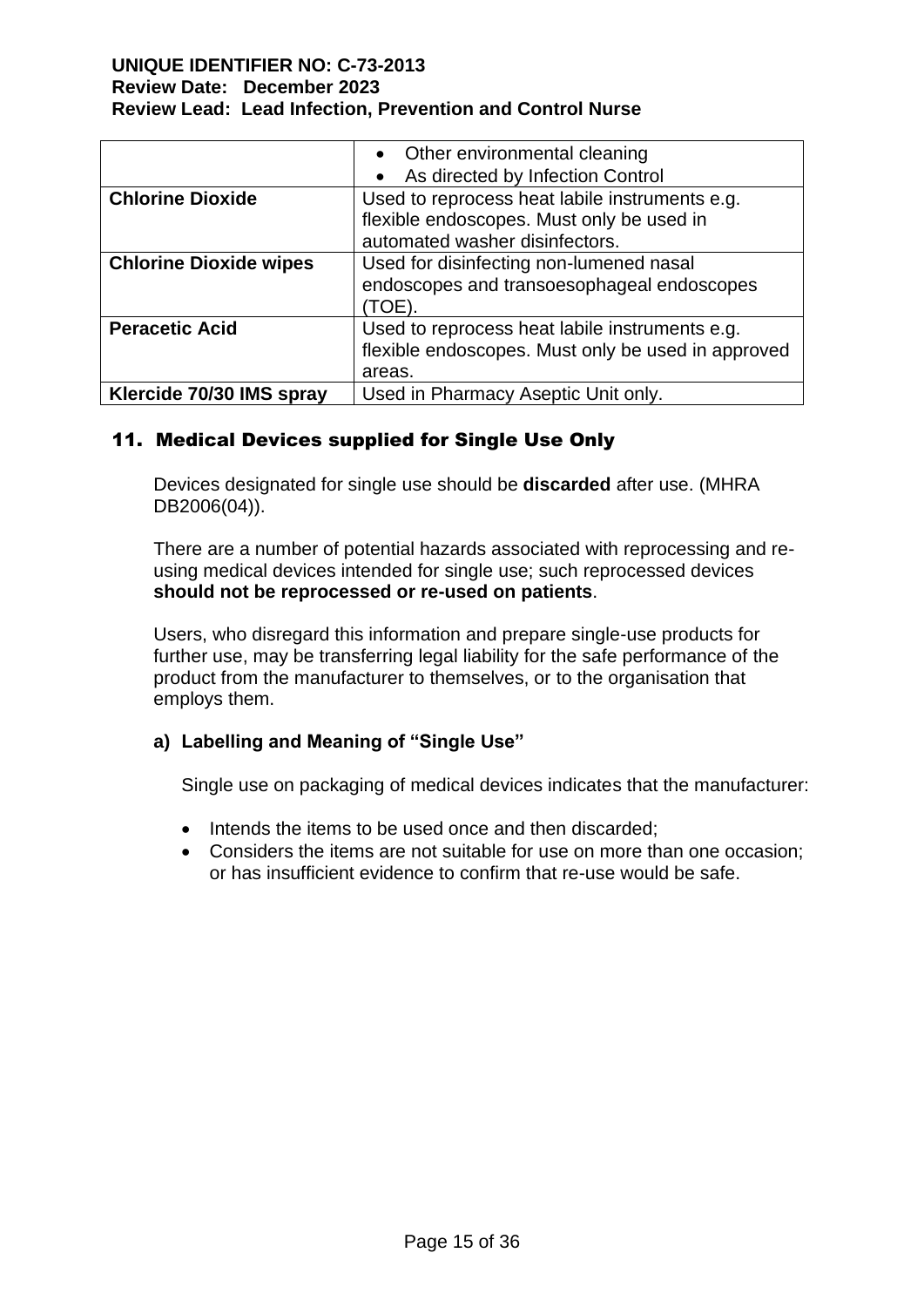**NOTE:** Alternative expressions on medical devices **meaning single use** are:

#### '**Do not re-use'**



## **b) Potential Hazards with Re-Use**

- Materials becoming adversely affected, leading to device failure
- **Infection** arising due to inadequate cleaning, disinfection or sterilization
- **Patient injury - device failure from reprocessing or reuse because of fatigue, material alteration and embrittlement**
- The status of the reprocessed device being unclear as a result of inadequate labelling

## **c) Single Patient Use**

Equipment marked with 'single patient use' may be used for more than one episode of use on one patient only; the device may undergo some form of reprocessing between each use.

#### **d) Unsterile Single Use**

Consideration to purchase single use items requiring sterilisation before use on a patient must seek advice from infection control and / or the decontamination manager as to the availability of such a process to achieve a compliant product in line with current regulations.

## 12. Reusable Medical Devices

This may be an instrument, apparatus, appliance, material or other article intended for use on human beings for one of three purposes:

- Diagnosis, prevention, monitoring, treatment or alleviation of disease
- Diagnosis, monitoring and treatment of disability
- Investigation, replacement or modification of the anatomy or a physiological process

Medical device regulations apply to accessories used with reusable medical devices to enable them to fulfil the intended purpose. Washer / disinfectors and sterilisers are categorised as accessories.

The choice of decontamination method will be related to a number of factors:

- The intended use of the equipment
- The nature of the contamination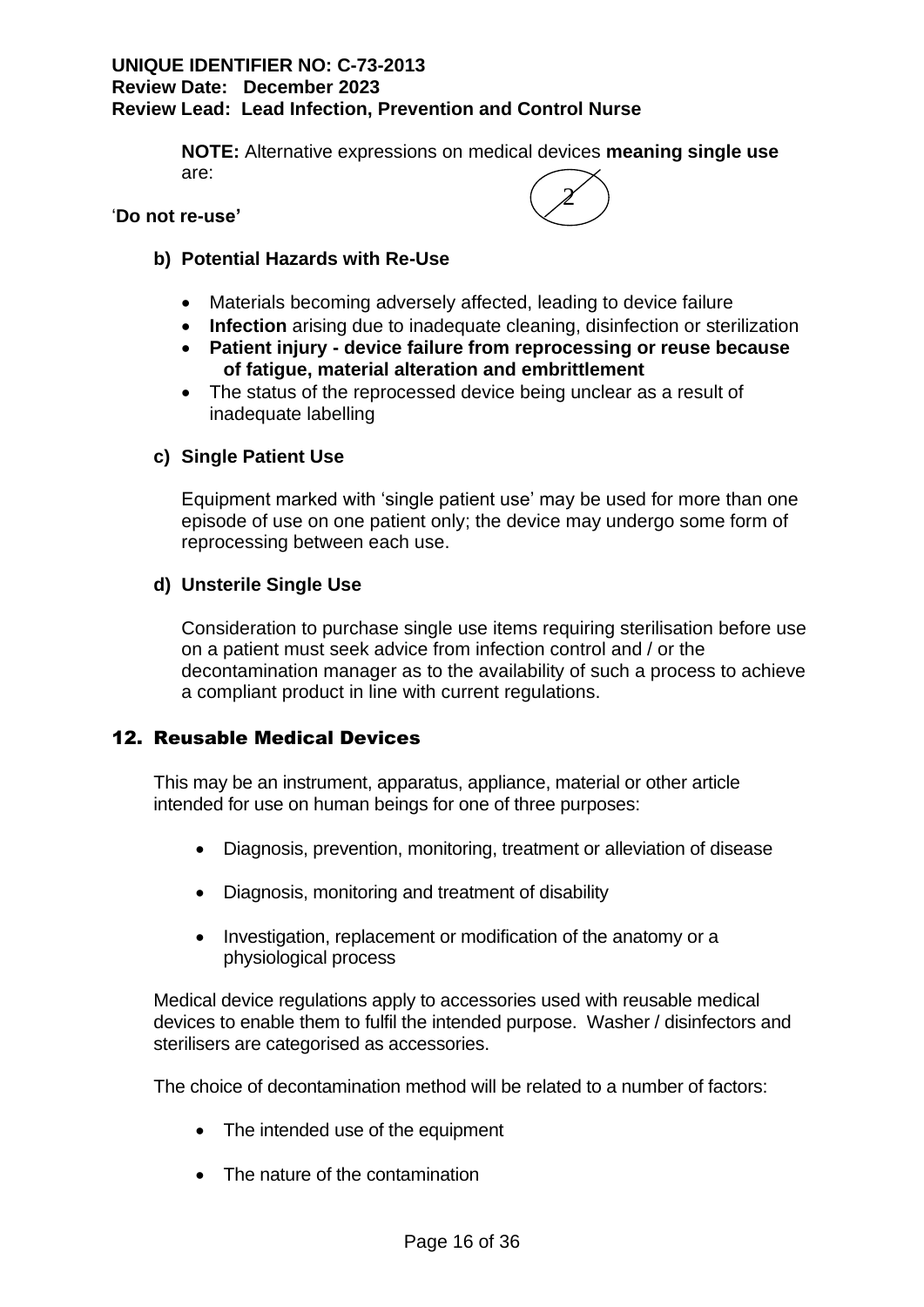- The time required for processing
- The heat, pressure, moisture and chemical tolerance of the object
- The availability of the processing equipment
- The risk assessment exercise associated with the decontamination method

## 13. Management of medical devices

The process to follow when sending equipment for investigation, inspection, service or repair is outlined in *Appendix 2* at the end of this policy.

Further information is also available in the MHRA document 'Managing Medical Devices': Guidance for healthcare and social services organisations 2014

- a. Equipment should be decontaminated prior to repair, service or inspection following the general principles for cleaning. Disinfection will be required for equipment contaminated with blood or body fluids.
- b. Equipment which can be autoclaved should be dismantled and sent to a Sterile Services dept or company. Consult either the Decontamination Manager or the Medical Engineering Department before sending. It may be necessary to use a water-soluble bag for transportation.
- c. For equipment which cannot be decontaminated without dismantling by the engineer, advice should be sought from the Medical Engineering Department and the equipment should be cleaned and then sealed in a clear plastic bag and should have an infection risk sticker (obtained from Pathology Stores) attached.
- d. If equipment is the subject of a complaint or investigation, decontamination may prevent a full investigation. In these circumstances the investigation body must be consulted.
- e. All equipment must be packed and dispatched with a declaration of contamination status. Where decontamination has taken place this should be declared (section 15).

## 14. Local Reprocessing Medical Devices

- Decontamination of reusable medical devices including flexible endoscopes should be undertaken centrally wherever possible.
- Decontamination of reusable medical devices including flexible endoscopes should be carried out in an area specifically designed for the purpose.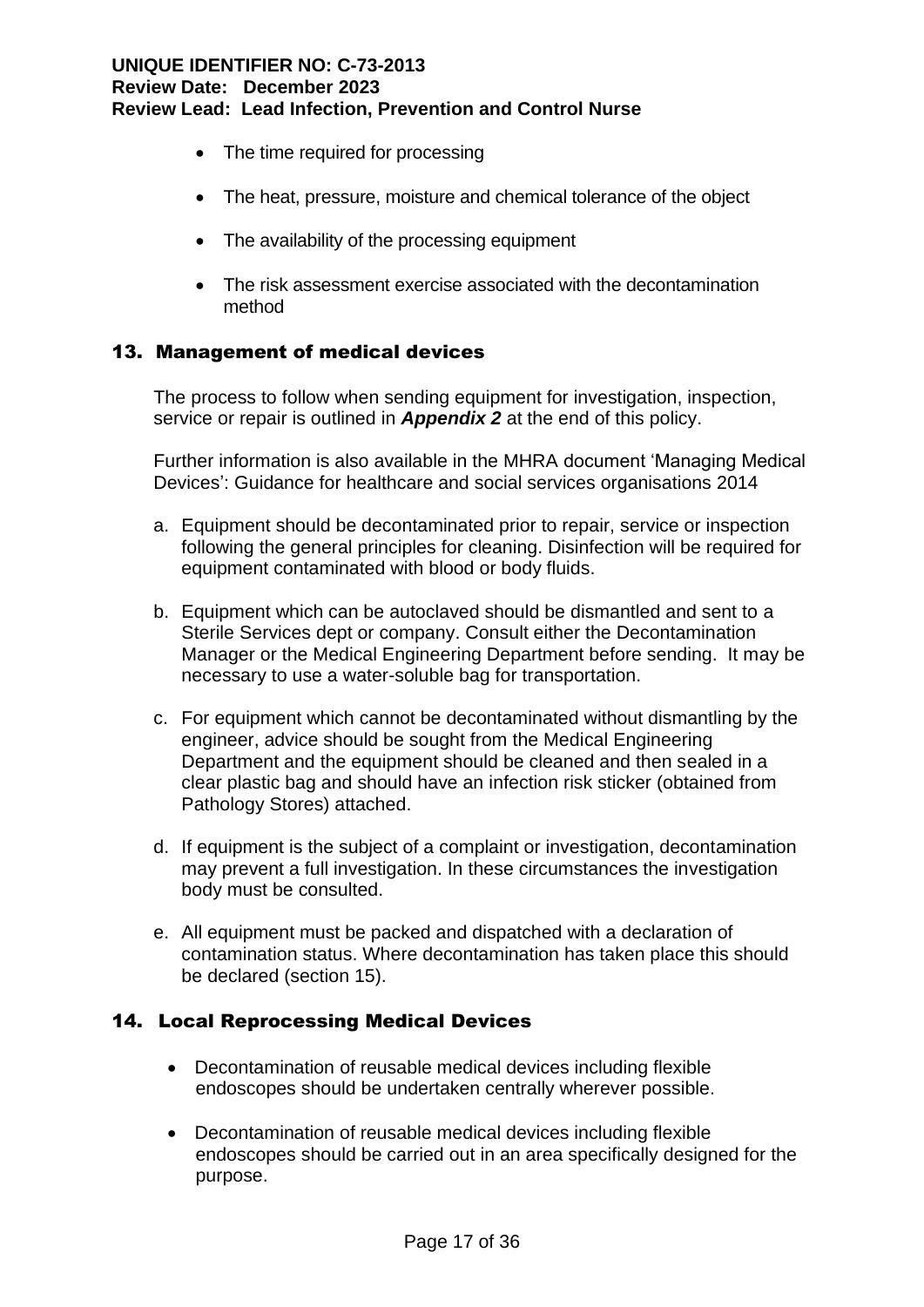- Reusable medical devices including flexible endoscopes should be decontaminated and sterilised using an automated process, where this is not possible a full risk assessment should be performed by the user and the decontamination manager.
- Systems should be in place to identify and trace reusable medical devices and endoscopes through the decontamination processes, and back to the patient through logging in patients' case records.
- Decontamination should be undertaken in such a way as to protect the health and safety of patients and staff.
- Decontamination equipment must be operated and maintained according to approved guidelines Health Technical Memorandum 01-01 and 01-06 decontamination of flexible endoscopes.
- Decontamination facilities must comply with Health Building Note(s) (HBN)
- The purchase of reusable medical devices must include consideration of decontamination issues.

## 15. Declaration of Decontamination for local investigation, inspection, service, repair or disposal

It will be assumed that most equipment that is being sent for investigation, inspection, service, repair or disposal, may have been in contact with body fluids or microbial pathogens and that it will be necessary for the receiving person to know it has been decontaminated.

The standard form below attached to the Medical Engineering Department repair request, tie on tags should be completed. 'Declaration of Decontamination' (tags are available from Medical Engineering Department).

|            |               |                  | <b>ITEMS MUST BE EXTERNALLY</b><br><b>CLEANED AND DECONTAMINATED</b>                          |
|------------|---------------|------------------|-----------------------------------------------------------------------------------------------|
|            |               |                  | PLEASE INDICATE THE CLEANING METHOD USED                                                      |
|            |               | WASHING CLEANING | AUTOCLAVED                                                                                    |
|            | OTHER/SPECIFY |                  |                                                                                               |
|            |               |                  |                                                                                               |
|            |               |                  | IS IT LIKELY THAT THE ITEM IS CONTAMINATED<br>INTERNALLY OR IN AREAS YOU ARE UNABLE TO CLEAN: |
| <b>YES</b> |               | NO               |                                                                                               |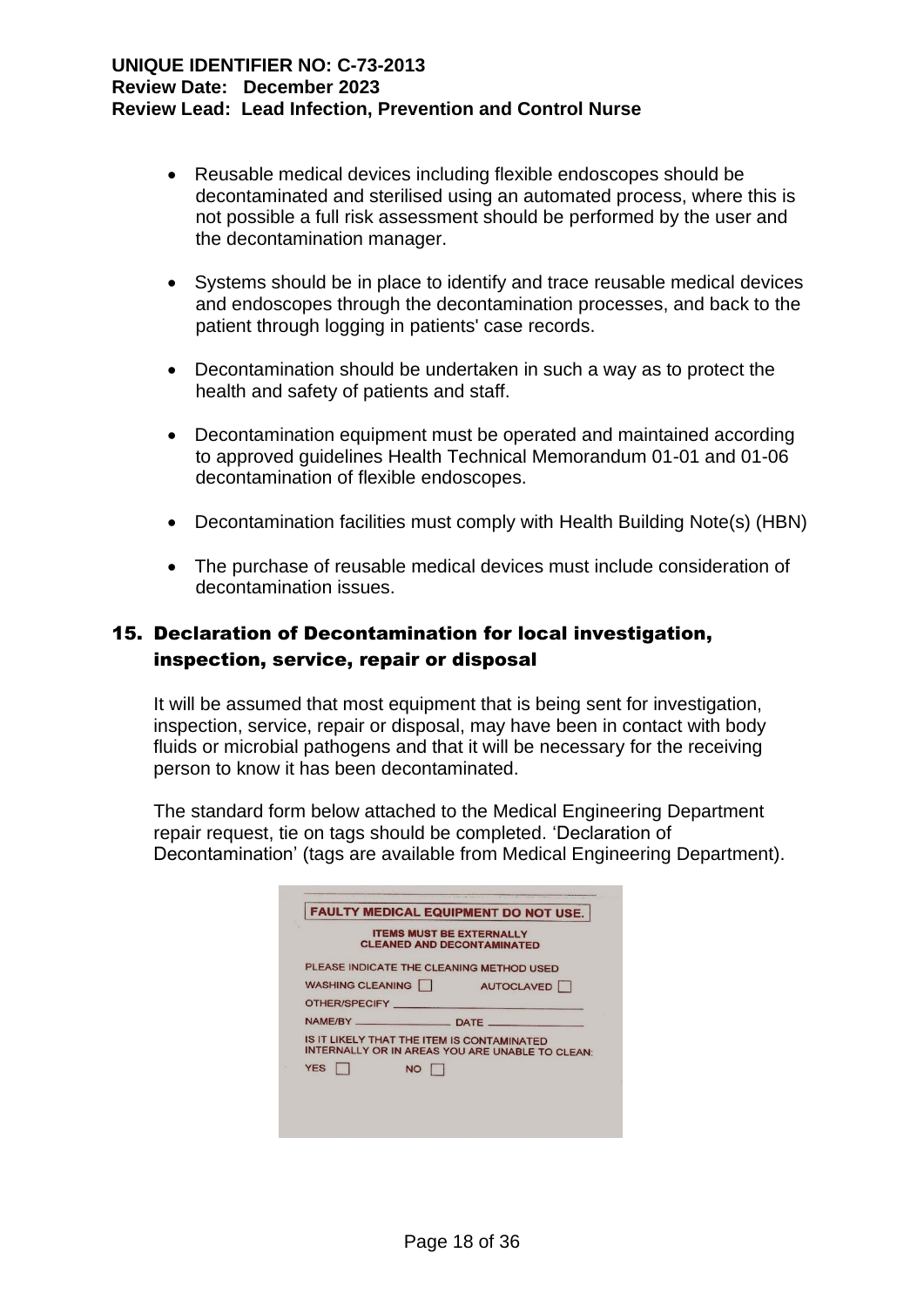## 16. Declaration of decontamination for managing medical devices

For equipment that requires external investigation, inspection service or repair, please refer to *Appendix 3*.

## 17. Procedures for dealing with deficiencies in the decontamination of reusable medical devices

Where staff concerns are raised relating to the decontamination of reusable medical devices, the User, Decontamination Manager and where appropriate the Infection Control Team will ensure that:

- The hazard associated with the reusable medical device has been correctly identified.
- A Datix form is completed where an incident has been identified.
- The risk assessment of the use of the reusable medical device is correct and up to date.
- Necessary controls are in place and are adequate.
- Any observed deficiencies in the control of the use of the reusable medical device are corrected.
- Inform the member of staff of the results of the investigation and the actions taken.

If an identified malfunction has taken place, those affected and their line managers will be informed immediately by the Decontamination Manager.

It is the responsibility of the User to ensure that written procedures and records are maintained. Local procedures for receiving, cleaning, disinfection/ sterilization of all reusable medical devices to be decontaminated must be held locally. These policies and procedures should be readily available for reference by all departmental staff.

## 18. Decontamination of Surgical Instruments

The Trust receives its decontamination service from a third-party provider, BBraun Sterilog Yorkshire Limited. They use British and European Standards to demonstrate compliance with the essential requirements of the Medical Devices Regulation (MDR 2017/745/EC) and have a quality system in place, ISO13485 against which they are independently audited by the British Standards Institute (BSI). This therefore offers assurance to the Trust that the service delivered is safe and achieves recognised standards.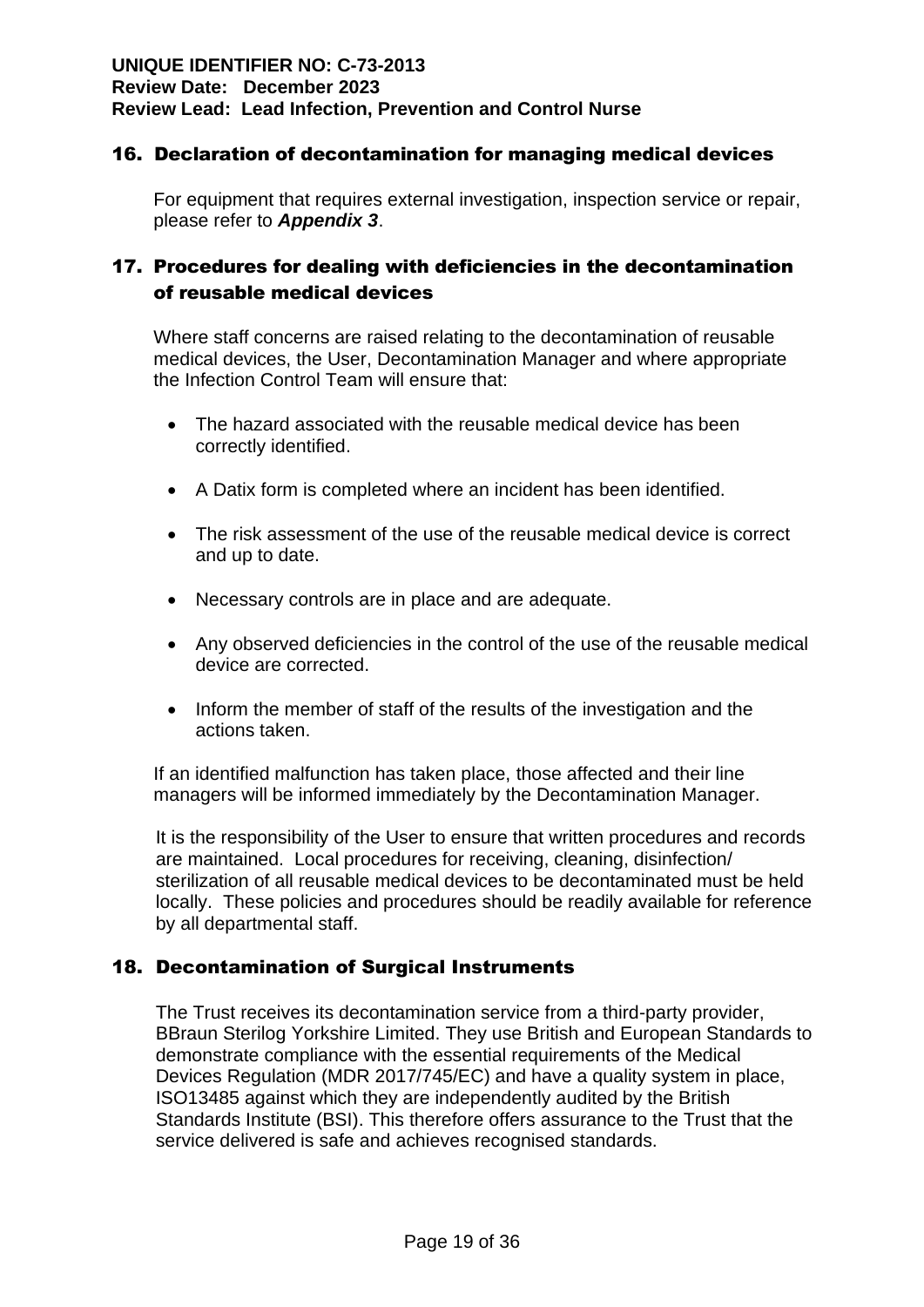The Decontamination Services Agreement (DSA) contract offers the Trust:

- Service delivered from a Health Building note compliance unit 13 (HBN)
- Health technical memorandum compliance in relation to HTM 00-06 series of documents on decontamination and will ensure compliance against any future variations to these documents
- Documented robust and comprehensive policies and procedures to ensure the health, safety and welfare of our patients are not compromised
- An effective management control system that accords with ISO 13485
- An effective independent external auditing regime carried out by the British Standards Institute (BSI)
- The ability to track sets of surgical instruments through the decontamination process and back to the patient on whom they were used
- Transportation system that accords with the 'The Carriage of Dangerous Goods and Use of Transportable Pressure Receptacles Regulations' 2009
- A system that meets Medical Devices Agency SN 2000 (18) Handling of surgical instruments on loan from another Company
- A joint management board ensures the strategic direction of the service will continue to meet national standards and local infection control guidelines

The contract is audited via the Trust Decontamination Manager and the Performance Management Team.

The DSA includes the agreed procedures listed below which can be viewed by contacting the Decontamination manager at CRH extension 2186:

- Fast track
- On loan
- **Logistics**
- Missing instruments
- Instrument repairs
- Internal distribution
- Delivery and Receipt
- Primary and Secondary scanning [tracking and tracing]
- Majax
- Quarantining of high-risk TSE instruments (see also trust policy on TSE policy 'O')

## 19. Decontamination of Flexible Endoscopes

Currently the reprocessing of flexible endoscopes as an integral part of their design takes place in 3 centralised locations across the Trust. These being: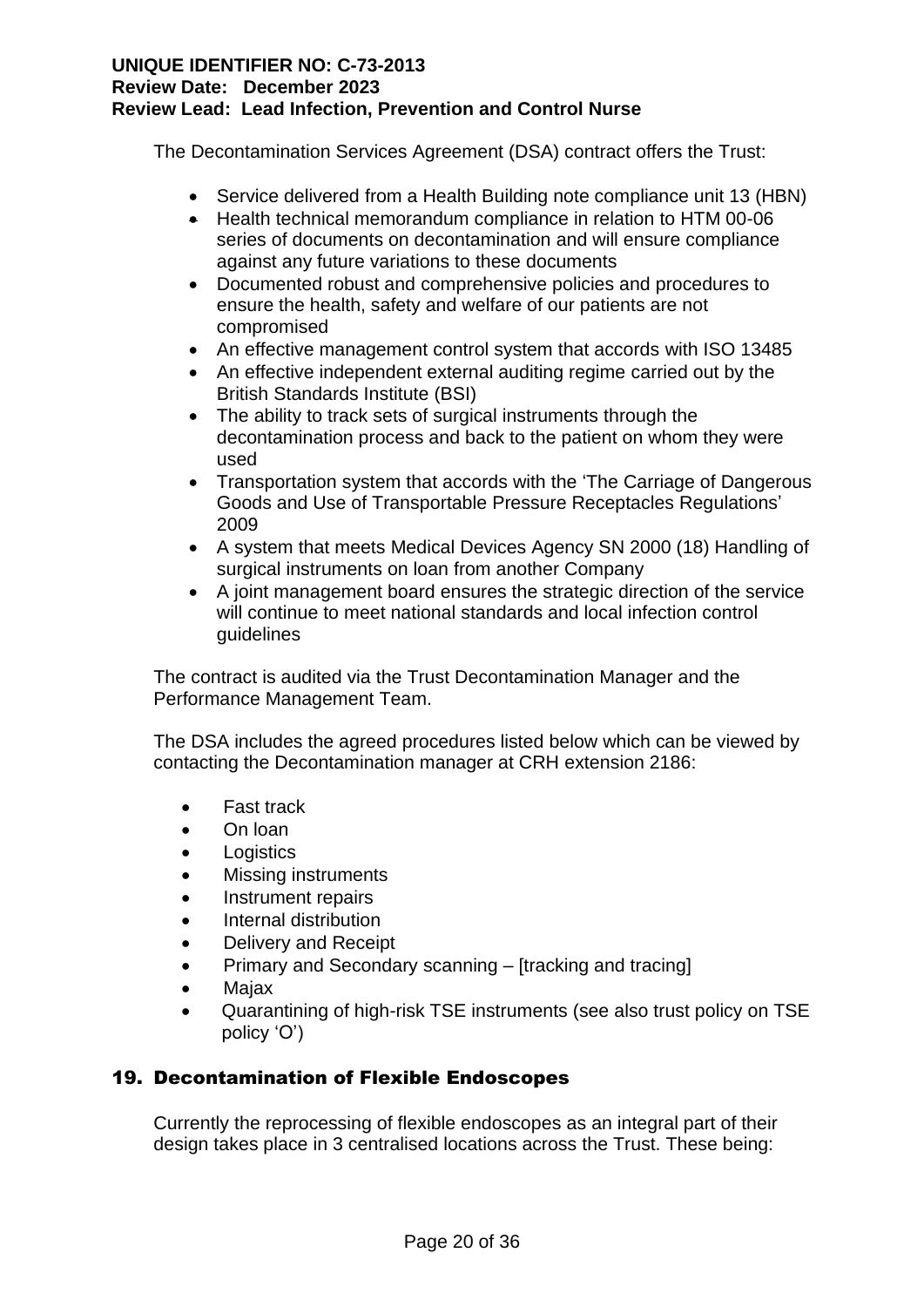#### **Huddersfield Royal Infirmary Calderdale Royal Hospital**

Endoscopy Unit Endoscopy Unit

**Acre Mill** 

ENT Decontamination Unit

Departmental managers in these areas in addition to their general responsibilities must ensure that:

- An inventory of all reusable medical devices stored and / or used in the area under their control is maintained with appropriate information about safe decontamination and sterilisation
- Competent persons are appointed to carry out risk assessments of the decontamination process and to advise on maintenance
- Decontamination equipment conforms to legal requirements, the minimum specification set out in British and European Standards and any additional requirements of the UK health departments. Planned preventive maintenance (PPM) and annual performance monitoring will achieve this
- All staff and others who work in affected areas are informed of the purpose and safe operation of all engineering controls
- Decontamination equipment is subjected to documented validation schemes comprising installation checks and tests, commissioning tests and performance qualification tests before being put into service
- Ensure that suitable and appropriate Personal Protective Equipment (PPE) is available
- Risk assessments of decontamination are reviewed annually or more frequently if circumstances dictate and all decontamination of reusable medical devices is reassessed every three years
- Health surveillance where indicated to be necessary by the assessment, is carried out by the Occupational Health Department
- All staff are provided with comprehensible information and appropriate training on the nature of the decontamination equipment with which they are working, the risks associated with the process, safe systems of work, and of any information relating to their personal monitoring or health surveillance results
- Changes to decontamination methods and Personal Protective Equipment (PPE) are properly assessed by competent and suitably trained staff i.e.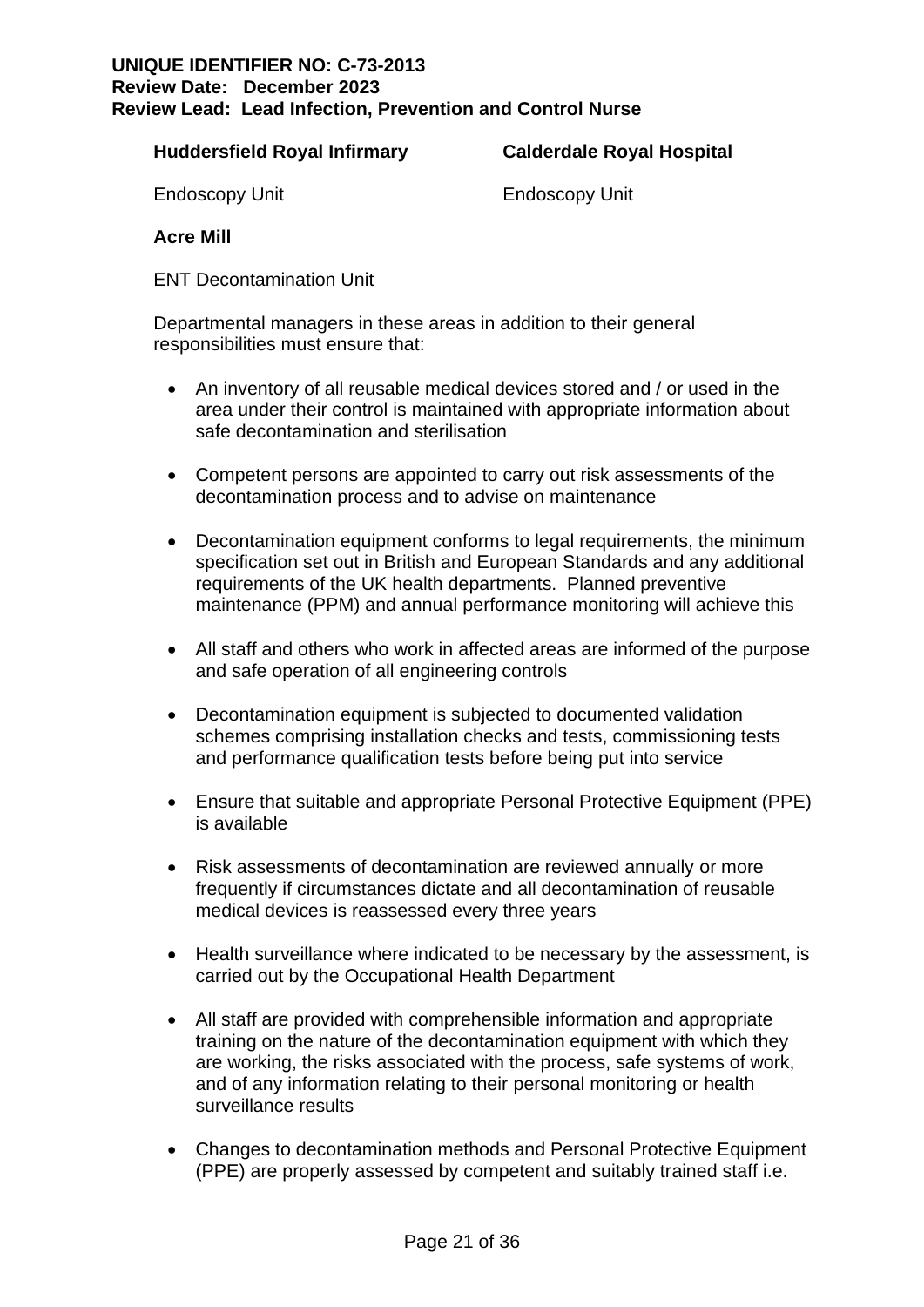Head of Medical Engineering & Decontamination Service, infection prevention and control and decontamination manager and that no new equipment is introduced to Trust premises without prior assessment of its suitability to be effectively decontaminated and maintained.

- Comply with loan policy where appropriate
- Systems must be in place to ensure that all endoscopes can be tracked and traced through the decontamination process to the patient

## **Safe systems of work**

Poorly maintained or inadequate decontamination equipment can result in inadvertent exposure to harmful micro-organisms or biological agents, which would be hazardous to health. Staff should be encouraged to report defects. Systems must be in place for prompt repair and the provision of temporary replacement controls.

The following steps can be taken to minimise risks:

- Ensure user information is kept up to date
- Ensure Planed Preventative Maintenance is kept up to date and assessments are reviewed annually. The sterilizers and washer/disinfectors undergo revalidation and performance testing in accordance with Health Technical Memoranda
- Ensure staff are trained in the nature of the risks and the use of the decontamination equipment
- Ensure all documentation is comprehensible and comprehensive
- Ensure incidents are reported using the Trust reporting system

## **Record keeping**

The following records must be retained:

- Training given to employees
- An inventory of decontamination and sterilization equipment
- The assessment of risks of use of the decontamination equipment
- The control measures provided when using the decontamination equipment
- The examination, testing and repair of the decontamination equipment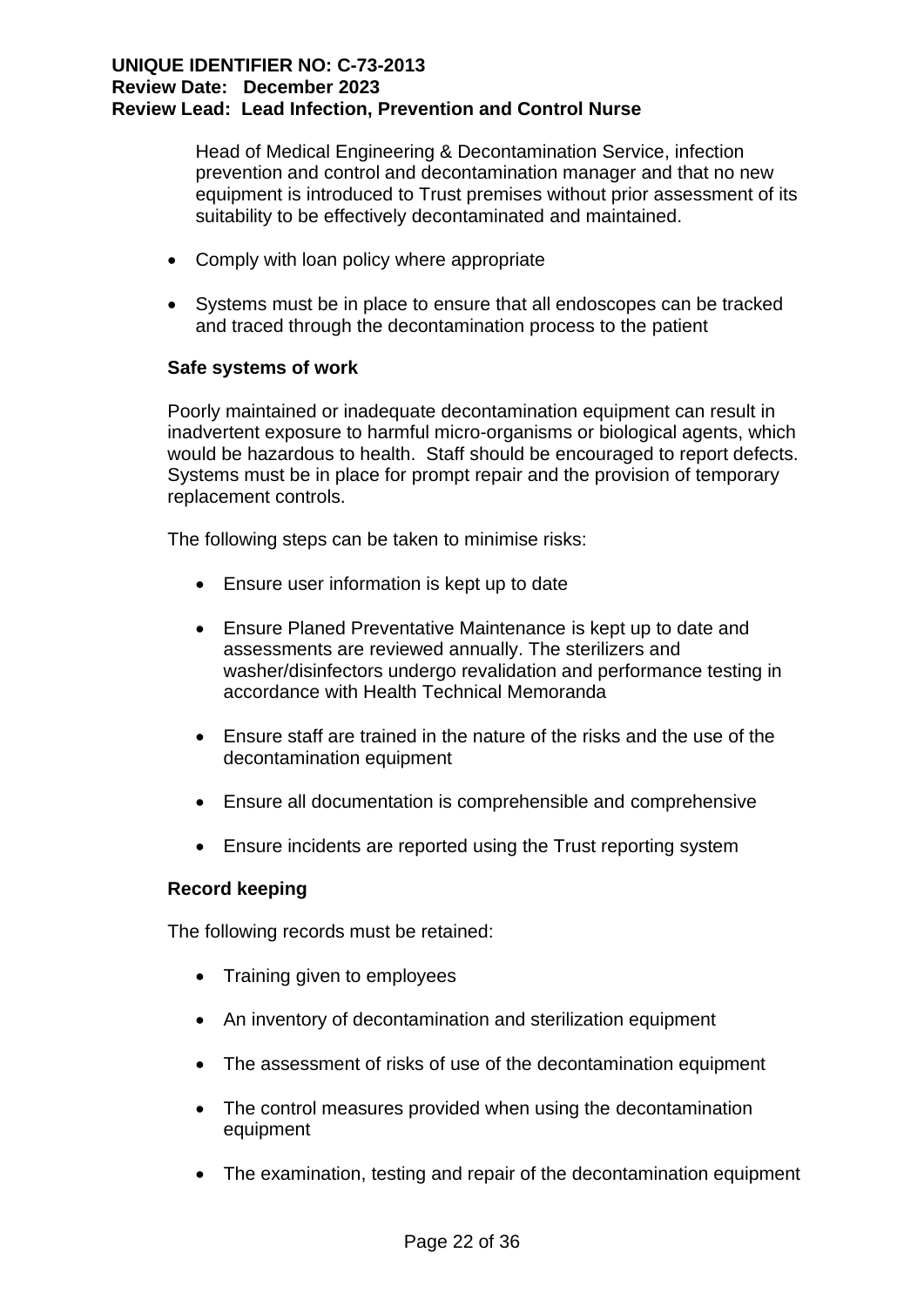- Instrument tracking for 11 years
- A record of use of decontaminated equipment within individual patients' case record
- All decontamination process records including the wash and the sterilisation processes

**Endoscopes that do not have lumens or instrument channels i.e. Nasendoscopes used in ENT outpatient areas should adhere to the same decontamination of flexible endoscopes practices.**

## 20. Operating Theatre Gowns and Drapes

The Medical Devices Agency considered operating theatre gowns and drapes as infection control products and Class 1 medical devices as they provide protection for the patient, even though they may also provide protection for the surgeon and or other theatre staff.

In order to meet the European standard EN 13795 i.e. resistance to microbial penetration, wet and resistance to liquid penetration the Trust sought to procure a product and service that effectively reduce the risk of transmission of infection via blood or other body fluids.

As such all theatre linen is reprocessed by an outside agency as per the NHS national framework agreement for linen and laundry service terms and conditions.

## 21. Suspected Contamination with Prions

If equipment/instruments are believed to be contaminated with prions (Prions are an abnormal protein thought to be the causative agent of Transmissible Spongiform Encephalopathies (TSE) e.g. Creutzfeldt Jacob Disease (CJD) and variant Creutzfeldt Jacob Disease (vCJD)). Then the equipment/instruments should not be decontaminated without seeking further advice. All patients undergoing any surgical, endoscopic or invasive procedure should be assessed for their risk. The prion protein is remarkably resistant to conventional methods of disinfection and sterilisation. Further information can be found in the TSE Policy (Section O) or seek advice from the Infection Control Team. Information can also be found on the TSE website:

[https://www.gov.uk/government/publications/guidance-from-the-acdp-tse-risk](https://www.gov.uk/government/publications/guidance-from-the-acdp-tse-risk-management-subgroup-formerly-tse-working-group)[management-subgroup-formerly-tse-working-group](https://www.gov.uk/government/publications/guidance-from-the-acdp-tse-risk-management-subgroup-formerly-tse-working-group)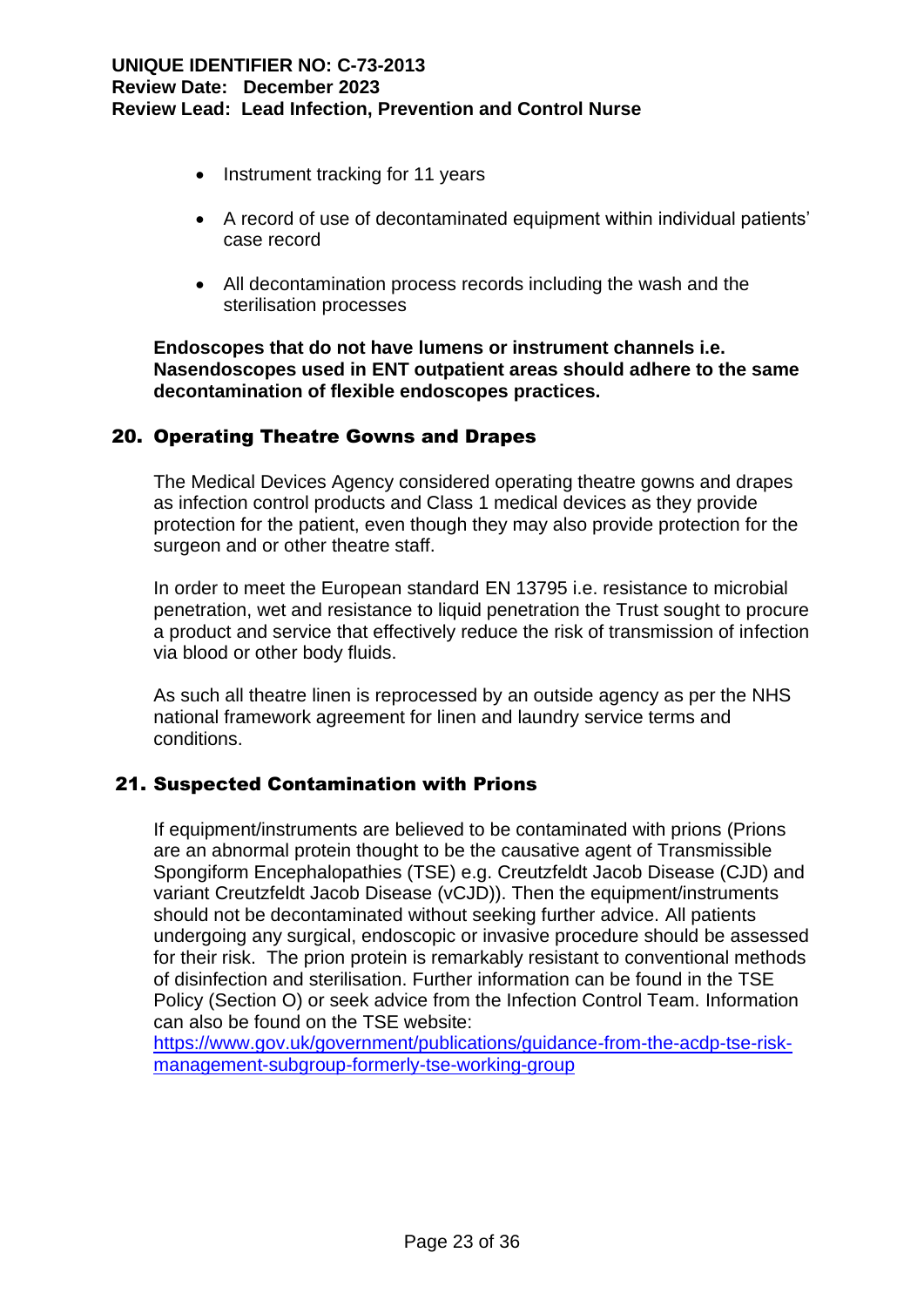## 22. Guidelines for the decontamination of mattresses and bed spaces; cleaning, contamination and disposal

## **Mattresses**

Mattresses should be checked, cleaned and decontaminated fully, prior to reuse or prior to returning to mattress store following guidance in *Appendix 5 & 6.*

#### **All mattresses leaving the ward or department should have a yellow decontamination sticker completed prior to leaving the area as shown below.**

'Declaration of Decontamination' stickers are available from Medical Engineering and Tissue Viability.

| <b>DECLARATION OF DECONTAMINATION</b>                                                                                          |            |           |
|--------------------------------------------------------------------------------------------------------------------------------|------------|-----------|
|                                                                                                                                |            |           |
|                                                                                                                                | <b>Yes</b> | <b>No</b> |
| <b>Possible contamination</b><br>with blood or body fluids<br><b>Other Contaminants</b>                                        |            |           |
|                                                                                                                                |            |           |
| <b>DECONTAMINATION METHOD</b>                                                                                                  |            |           |
| (1) Soap & Water                                                                                                               |            |           |
| (2) Hypochlorite 1%<br>(3) Hypochlorite 0.1%                                                                                   |            |           |
|                                                                                                                                |            |           |
|                                                                                                                                |            |           |
|                                                                                                                                |            |           |
|                                                                                                                                |            |           |
| If unable to decontaminate - contact Infection Control Department<br><b>CALDERDALE &amp; HUDDERSFIELD NHS FOUNDATION TRUST</b> |            |           |
| JB 82876                                                                                                                       |            |           |

In the case of foam mattresses these should be checked and bagged in clear plastic bag if not breached or damaged with a completed and signed yellow decontamination sticker.

**Appendix 5** outlines a pictorial quide to facilitate the risk assessment and safe moving and handling for cleaning mattresses and bed frames. The emphasis is on **risk assessment** prior to undertaking any moving and handling procedure.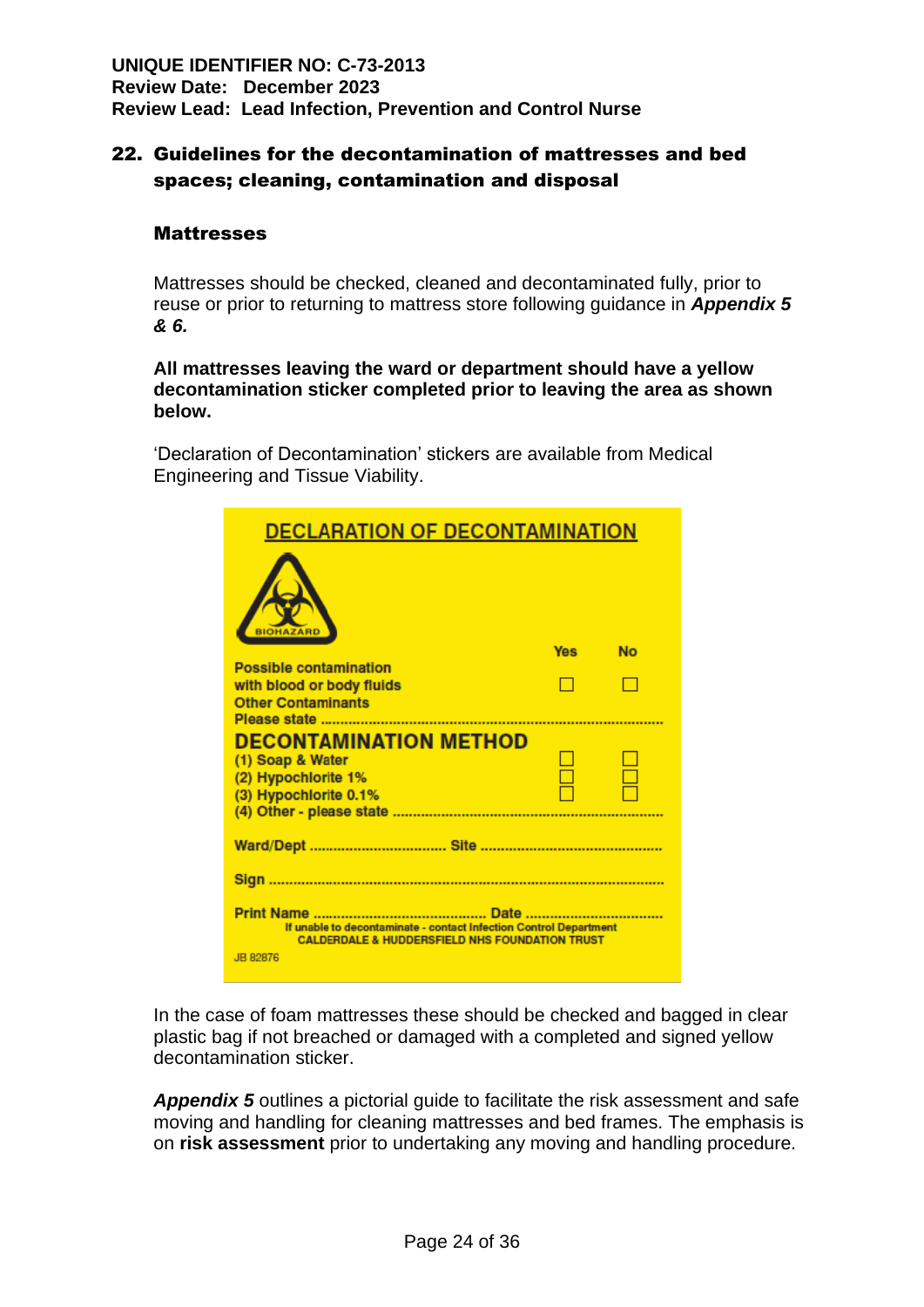If the foam mattress is damaged or breached, then it should be placed in a yellow plastic bag and again the yellow decontamination sticker should be completed stating that the mattress is for destruction.

For decontamination and storage etc. of air mattresses please see *Appendix 6*.

## Bed Space Cleaning

Bed space cleaning incorporates all of the patient's bed space, including the following:

- Mattress and bed frame
- Locker and Table
- Patient Chair
- Call bell, lamp and other touch points
- Hand gels and soap dispensers
- En suite toilets and commodes
- Hand wash basins and waste bins
- Curtains and curtain rails including shower curtains (curtains should be changed if visibly soiled or damaged or from an infection risk area - see Section K, Isolation Policy, Appendix 2 - Methods used in standard isolation or contact infection control for advice if required)
- General clean to area including floor and bathroom

## **Bed space cleaning will involve both health care workers and domestic staff and will depend on area and local arrangements as to who is responsible for each aspect of the bed space cleaning.**

Following cleaning of the bed space, a sticker is placed on the bed to demonstrate to the patient that the area has been cleaned; **Appendix 4** shows an example of the current sticker in use. The cleaning process is also documented within EPR system to give assurance.

## 23. Audit of Decontamination Processes

The Trust is responsible for the appropriate processing of reusable medical devices to limit exposure to patients from harmful micro organisms or biological agents, which may affect their health by direct contact with used reusable medical devices. It is therefore important that the processes for decontamination are monitored by audit to provide assurance that the policies and procedures in place are being adhered to and to ensure that the instruments used on procedures can be tracked to their use on a patient.

## 24. Training and Implementation

The Trust will ensure the provision of sufficient information and training to ensure full understanding of the risks to health posed by decontamination of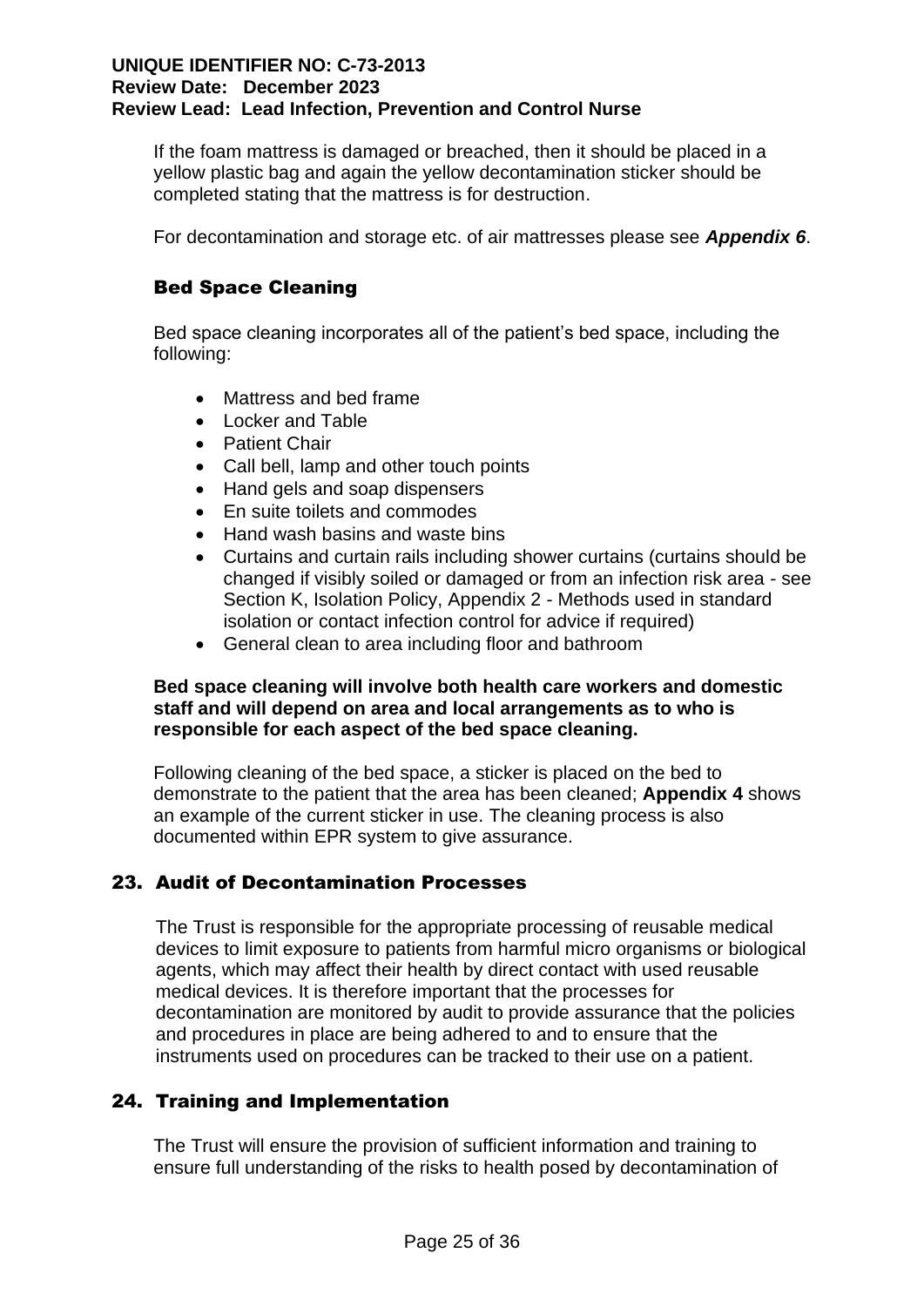reusable medical devices in the workplace, and the importance of the control measures provided. The information will also be given to others who may be affected, such as contractors, temporary staff, and where appropriate, patients and visitors.

All staff employed by the Trust shall receive some basic training in decontamination as part of Trust's Corporate Induction.

**Trust-wide training programmes will be arranged and co-ordinated by the Trust** Decontamination Manager working closely with the Trust Training Department who will maintain the training records.

Training will be delivered in the following ways:

■ General Trust Staff

At induction, staff will be given general information about decontamination which will include a basic introduction to decontamination and how / where to find more detailed information.

Clinical Staff will receive training by the Infection prevention and control team periodically via mandatory training programmes 'Right from the Start' and 'Beyond the Basics' and other department/ward-based training when required.

■ Departmental Induction and On-going Instruction where appropriate.

Individual departments (i.e. Endoscopy) will be responsible for providing information, instruction and training about the procedures and equipment used in that area. This should include information on the specific procedures used in the area and the local control measures needed. Departments should also provide periodic updates to all staff on any new substances introduced, charges to work practices, Trust policy etc.

## 25. Trust Equalities Statement

Calderdale and Huddersfield Foundation Trust aims to eliminate discrimination, harassment and victimisation and advance equality of opportunity through fostering good relationships, promoting inclusivity and embedding the "One Culture of Care" approach throughout the organisation. Stakeholder engagement is vital to analyse the equalities impact of this policy and ensure where there are any negative impacts, mitigation has been discussed and acted on.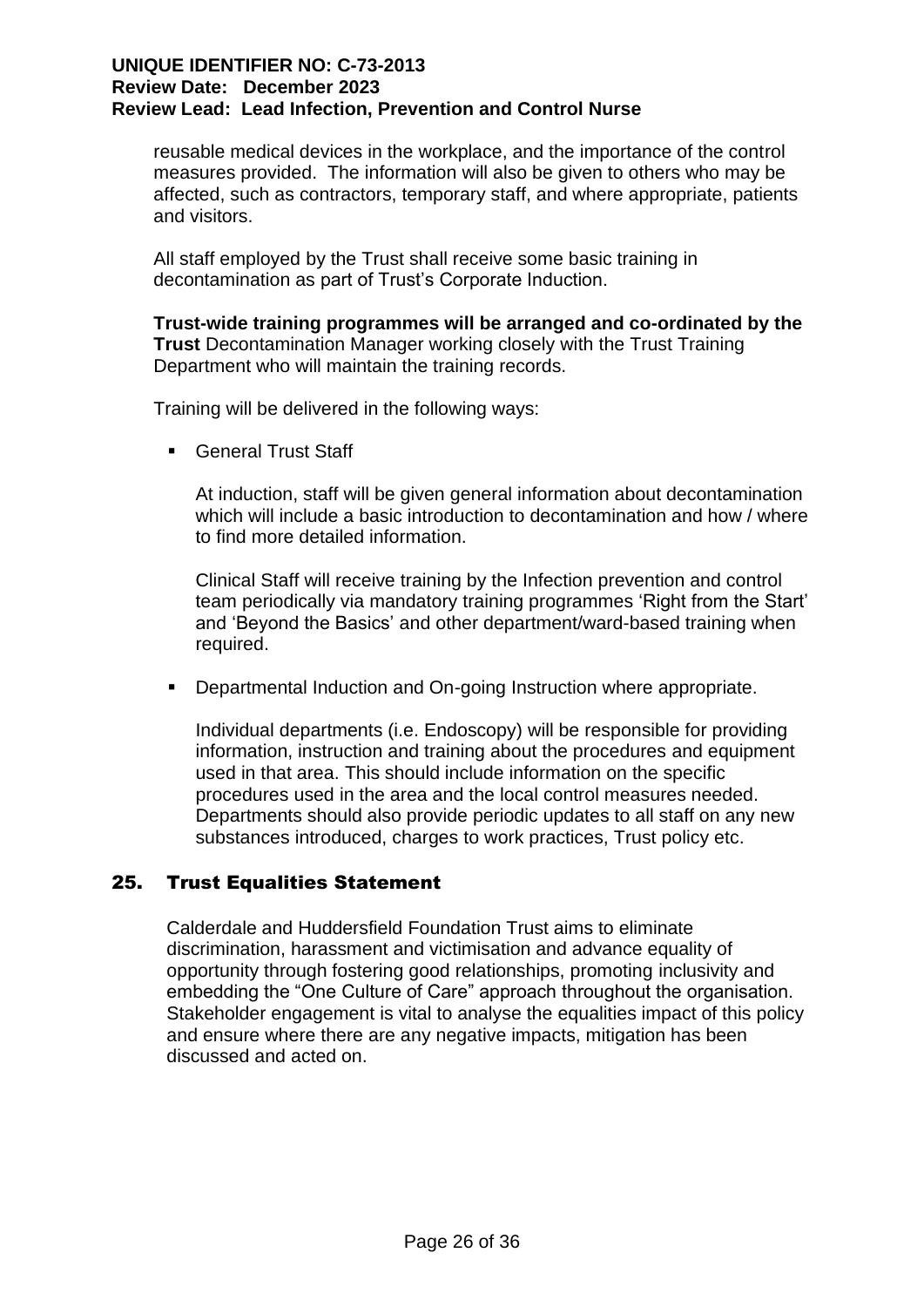## 26. Monitoring Compliance with this Procedural Document

Compliance with the policy will be monitored through audit and surveillance on an on-going process. Staff should be informed of the results of any environmental monitoring in their area of work.

## 27. Associated Documents

Infection Prevention and Control policy sections should be read in conjunction with those documents detailed in the reference list: *Standard Precautions '*C', *Hand hygiene '*H', *Transmissible Spongiform Encephalopathy*: 'O'.

## 28. References/suggested further reading/advice

Carriage of Dangerous Goods and Use of Transportable Pressure Receptacles Regulations' London: HMSO 2009.

Control of Substances Hazardous to Health (COSHH). 2002. https://www.hse.gov.uk/coshh/index.htm

Department of Health (DH) (DH, 2012, updated 2015). *Guidance on prevention of CJD and vCJD by Advisory Committee on Dangerous Pathogens' Transmissible Spongiform Encephalopathy (ACDP TSE) Risk Management Subgroup*. Downloaded from website: [https://www.gov.uk/government/publications/guidance-from-the-acdp-tse-risk](https://www.gov.uk/government/publications/guidance-from-the-acdp-tse-risk-management-subgroup-formerly-tse-working-group)[management-subgroup-formerly-tse-working-group](https://www.gov.uk/government/publications/guidance-from-the-acdp-tse-risk-management-subgroup-formerly-tse-working-group)

DH (2016) Health Technical Memorandum 01-01: management and decontamination of surgical instruments (medical devices) used in acute care. Parts A – E (HTM 01-01).

[https://www.gov.uk/government/publications/management-and](https://www.gov.uk/government/publications/management-and-decontamination-of-surgical-instruments-used-in-acute-care)[decontamination-of-surgical-instruments-used-in-acute-care](https://www.gov.uk/government/publications/management-and-decontamination-of-surgical-instruments-used-in-acute-care)

DH (2016). Health Technical Memorandum 01-06: Decontamination of flexible endoscopes parts A –E (HTM 01-06) London. [https://www.gov.uk/government/publications/management-and](https://www.gov.uk/government/publications/management-and-decontamination-of-flexible-endoscopes)[decontamination-of-flexible-endoscopes](https://www.gov.uk/government/publications/management-and-decontamination-of-flexible-endoscopes)

DH (2004) Health Building Note 13: Sterile services department NHS Estates ISBN 0-11-322492-3.

[https://www.gov.uk/government/publications/the-planning-and-design-of](https://www.gov.uk/government/publications/the-planning-and-design-of-sterile-services-departments)[sterile-services-departments](https://www.gov.uk/government/publications/the-planning-and-design-of-sterile-services-departments)

DH (2013) Health Building Note 00-09: Infection control in the built environment. NHS Estates.

[https://www.gov.uk/government/publications/guidance-for-infection-control-in](https://www.gov.uk/government/publications/guidance-for-infection-control-in-the-built-environment)[the-built-environment](https://www.gov.uk/government/publications/guidance-for-infection-control-in-the-built-environment)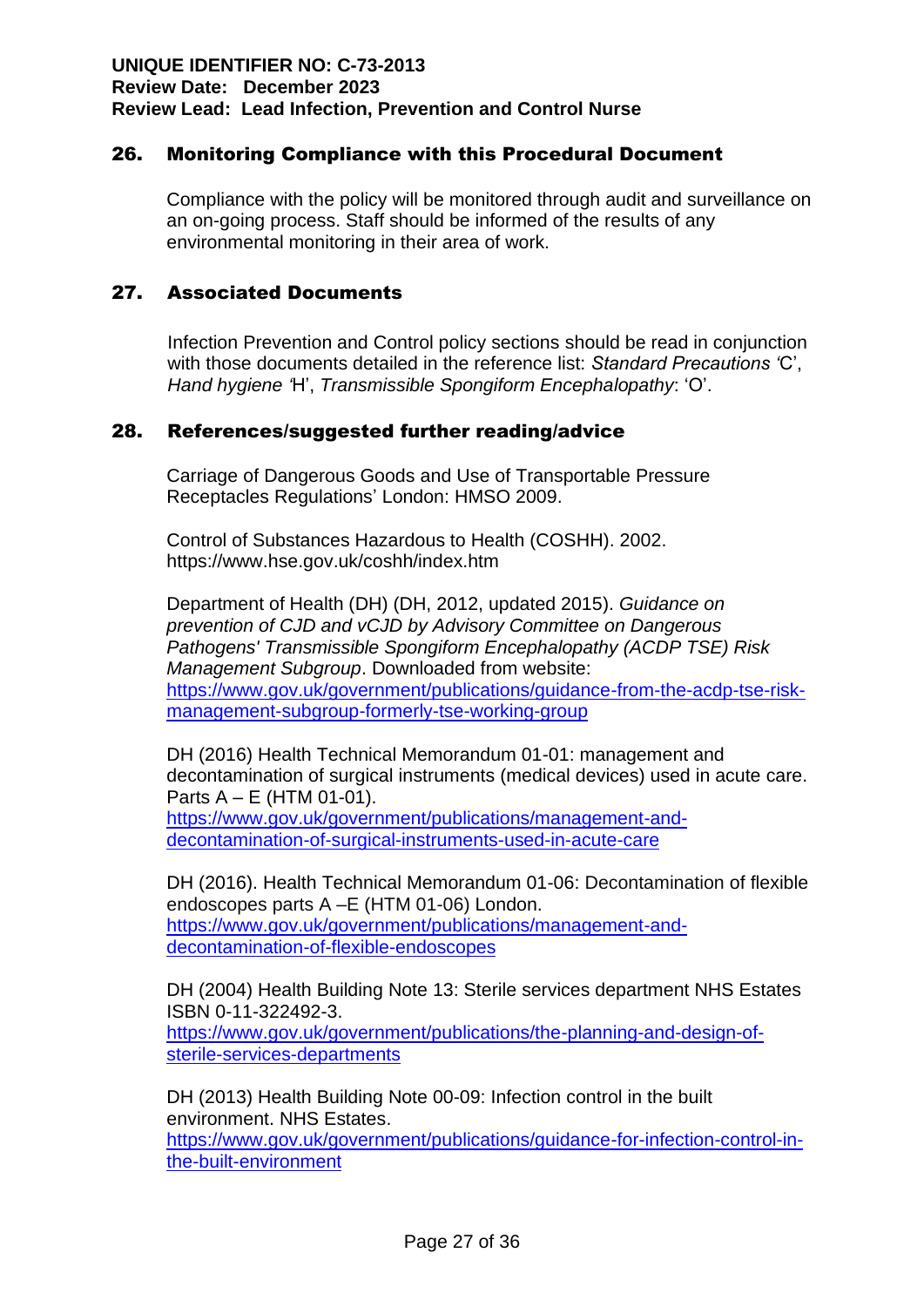Health and Safety at Work Act 1974. London: HMSO 1974. <http://www.legislation.gov.uk/ukpga/1974/37/contents>

International Organization for Standardization (2008): EN ISO 17664-2004 sterilisation of medical devices. <https://www.iso.org/standard/31456.html>

Loveday. H.P et al. (2014). epic 3: National Evidence-based Guidelines for Preventing Healthcare-Associated Infections in NHS Hospitals in England. *Journal of Hospital Infection,* 86. S1-S70.

Medical Devices Agency (2000) (Medical Devices and Equipment Management: Repair and Maintenance Provision) and in Safety Notice SN2000(18) (Handling of Surgical Instruments on Loan from another Organisation).

MHRA (Medicines and Healthcare products Regulatory agency) *Oct 2019: Single-use medical devices: implications and consequences of re-use V2.3.*  Medical Devices Agency London. [https://www.gov.uk/government/publications/single-use-medical-devices](https://www.gov.uk/government/publications/single-use-medical-devices-implications-and-consequences-of-re-use)[implications-and-consequences-of-re-use](https://www.gov.uk/government/publications/single-use-medical-devices-implications-and-consequences-of-re-use)

- 1. MHRA (Medicines and Healthcare products Regulatory agency) (2010) *Sterilization, Disinfection & Cleaning of Medical Equipment: Guidance on Decontamination from the Microbiology Advisory Committee.* Medicines and Healthcare products Regulatory Agency London.
- 2. MHRA (Medicines and Healthcare products Regulatory agency) (*2014 (2015) Managing Medical Devices Guidance for healthcare and social services organisations.* Medicines and Healthcare products Regulatory Agency London.

## **Further advice can be sought from:**

Decontamination Lead CRH 2186 Infection Prevention and Control Team CRH 2376/HRI 2447 Medical Engineering & Decontamination Service CRH 2536/HRI 2823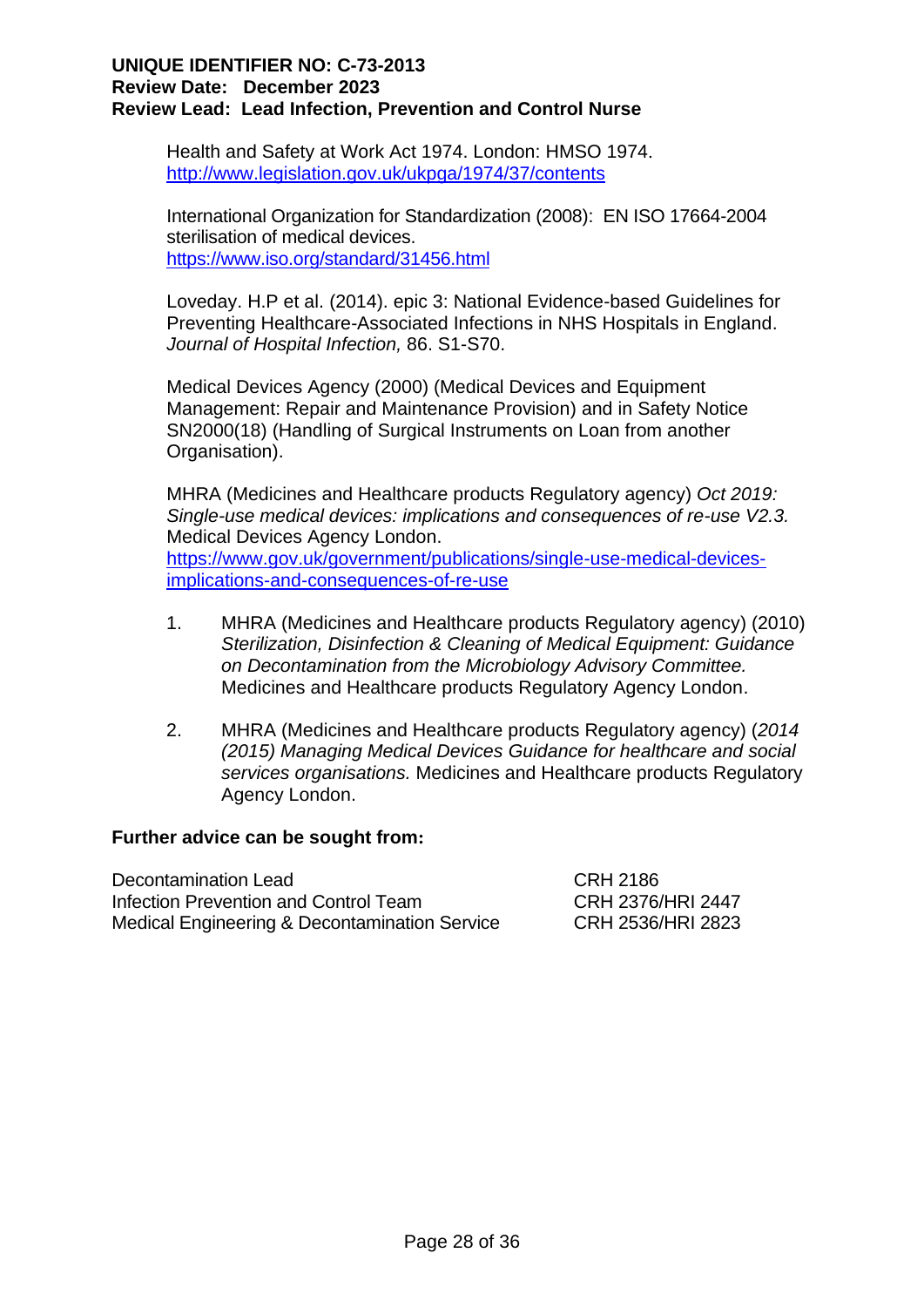## **APPENDIX 1**

## **Decontamination Organisational Structure**

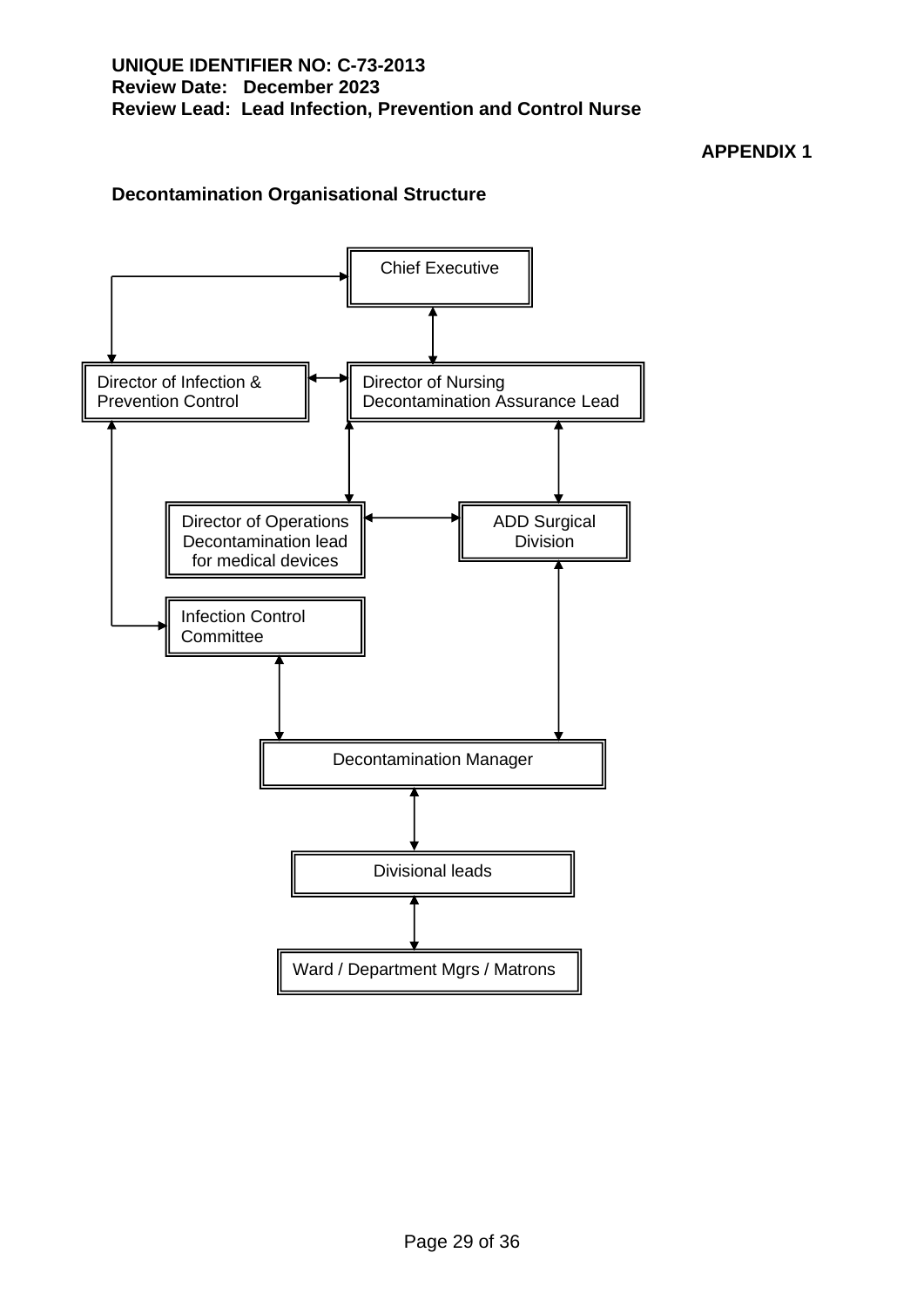## **APPENDIX 2**

#### (adapted from MHRA, 2006)

#### **Handling of equipment prior to inspection, service, repair, return to lending organisation or investigation of adverse incident**

#### **Note: it is illegal to send contaminated items through the post**

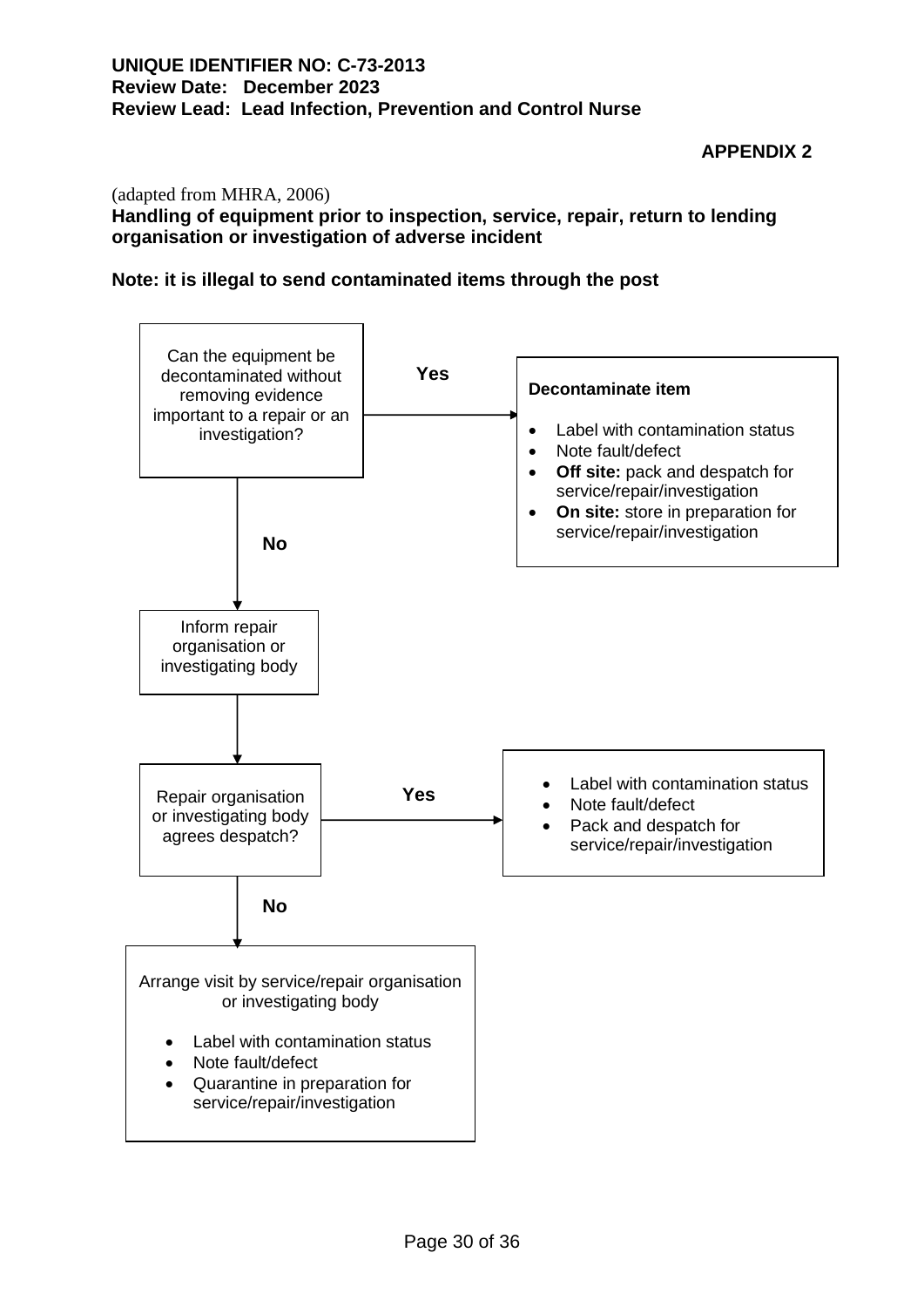## **APPENDIX 3**

| Figure 4 Sample form - declaration of contamination status                                                    |                                 |  |
|---------------------------------------------------------------------------------------------------------------|---------------------------------|--|
|                                                                                                               |                                 |  |
|                                                                                                               | Address                         |  |
|                                                                                                               |                                 |  |
|                                                                                                               |                                 |  |
| Emergency tel www.www.www.www.www.www.www.www.ww                                                              |                                 |  |
|                                                                                                               |                                 |  |
|                                                                                                               |                                 |  |
|                                                                                                               | Other identifying marks         |  |
|                                                                                                               |                                 |  |
|                                                                                                               |                                 |  |
|                                                                                                               |                                 |  |
| Is the item contaminated?                                                                                     | Yes*<br><b>No</b><br>Don't know |  |
| * State type of contamination: blood, body fluids, respired gases, pathological samples, chemicals (including |                                 |  |
|                                                                                                               |                                 |  |
| Has the item been decontaminated? Yes†                                                                        | <b>Don't know</b>               |  |
| † What method of decontamination has been used? Please provide details                                        |                                 |  |
| Cleaning                                                                                                      |                                 |  |
|                                                                                                               |                                 |  |
|                                                                                                               |                                 |  |
| ‡ Please explain why the item has not been decontaminated?                                                    |                                 |  |

#### Contaminated items should not be returned without prior agreement of the recipient

| This item has been prepared to ensure safe handling and transportation: |                 |  |
|-------------------------------------------------------------------------|-----------------|--|
|                                                                         | <b>Position</b> |  |
| Signature                                                               |                 |  |
| Date                                                                    | l e             |  |
|                                                                         |                 |  |

MHRA DB2006(05) November 2006

54/66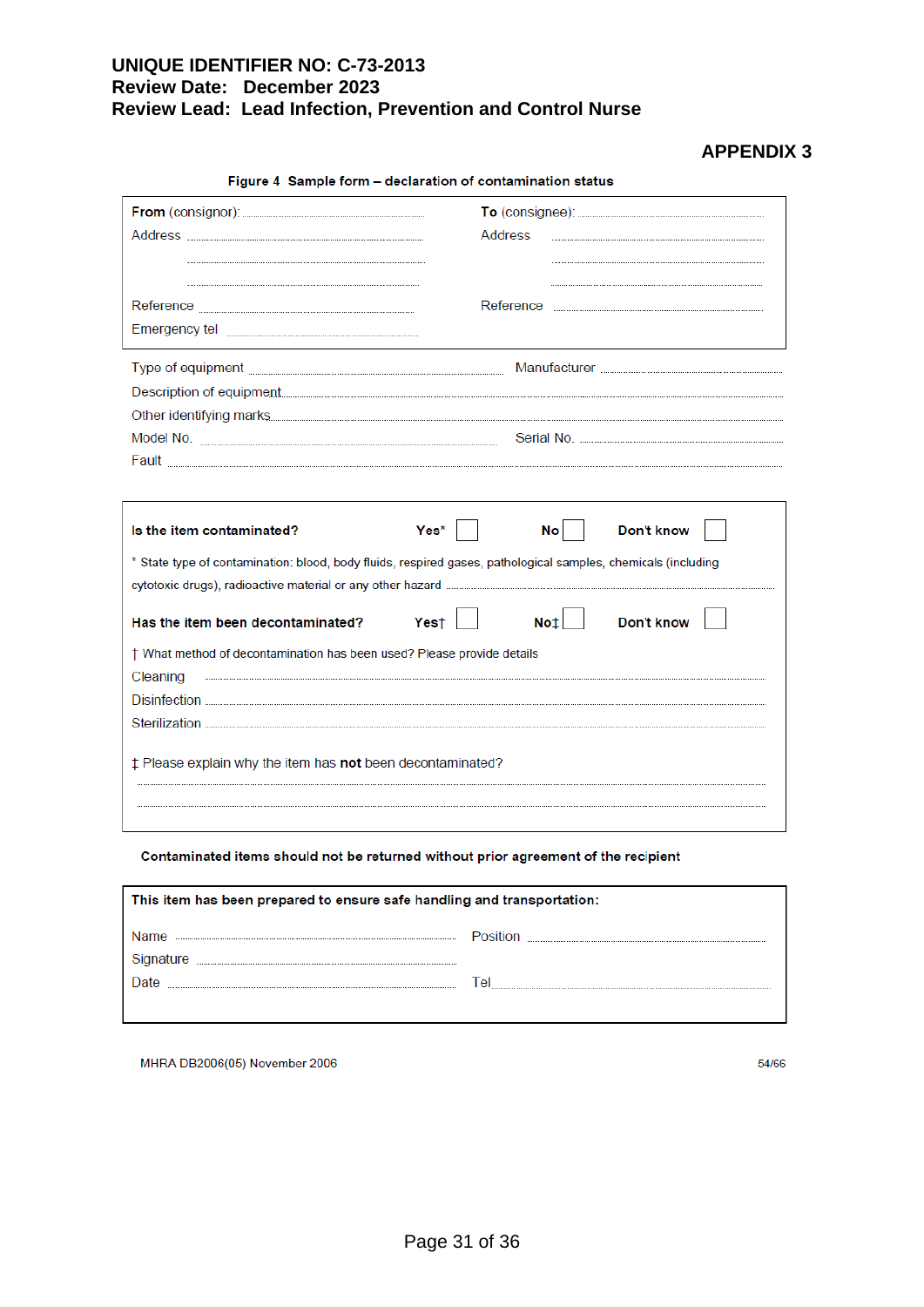## **APPENDIX 4**

**Example of clinell® sticker to be placed in patient's admission documentation (the sticker should be taken from the cleaned bed space area)**

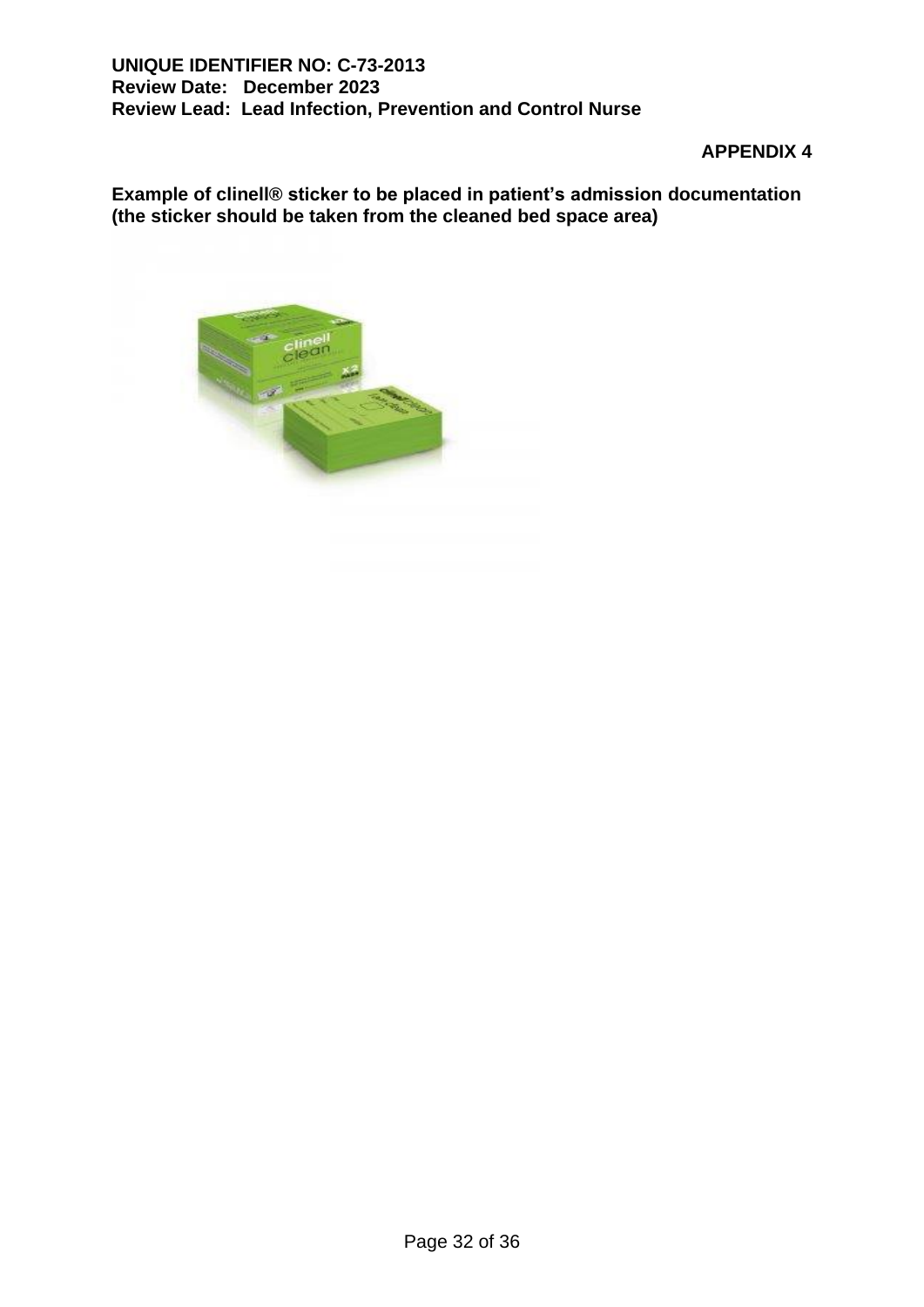

#### **APPENDIX 5**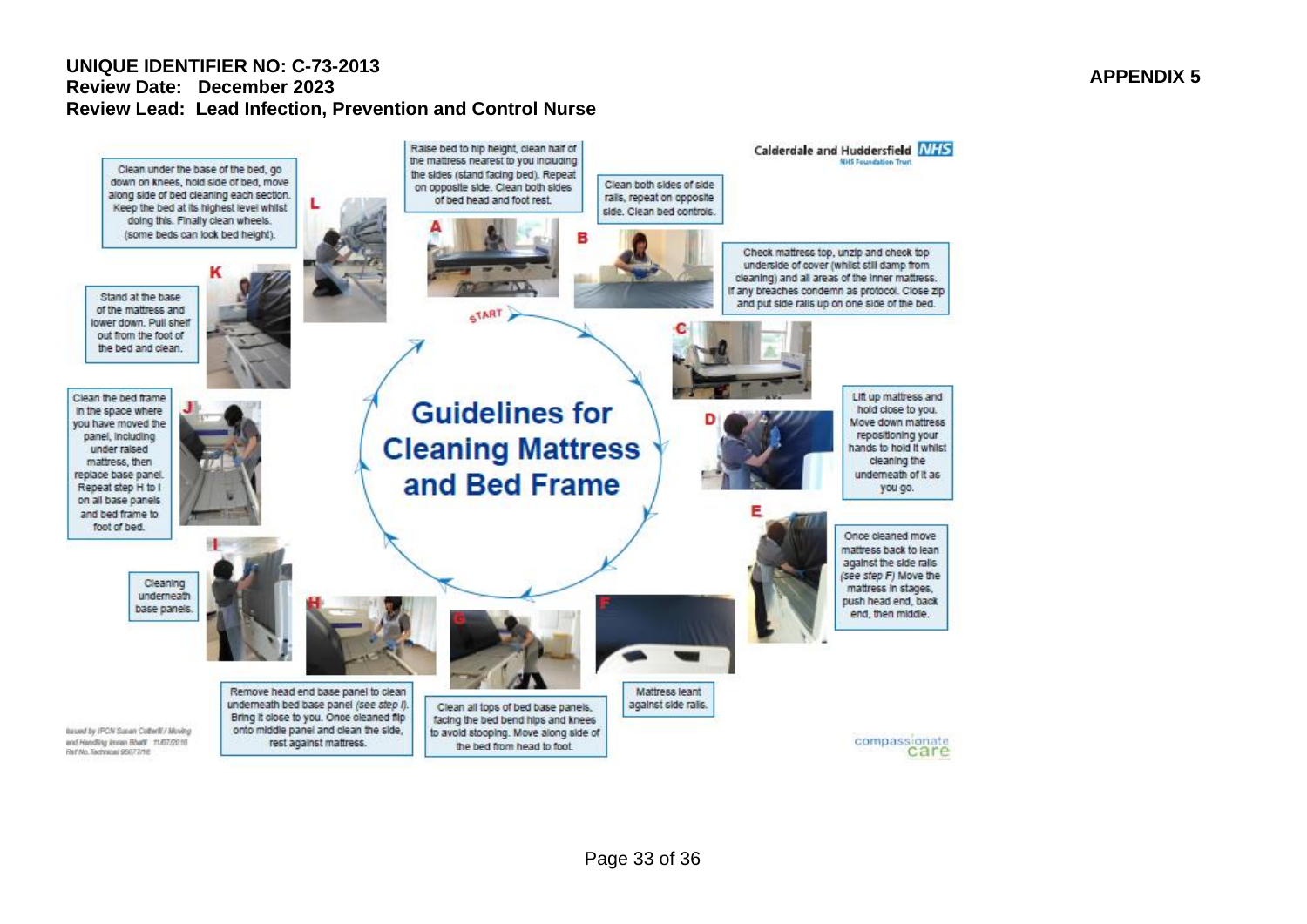**Processes for checking and condemning foam mattresses and cleaning air mattresses**



ALL CONDEMNED MATTRESSES WILL BE INCINERATED PROCESS FOR CONDEMNING ATMOSAIR / FOAM MATTRESSES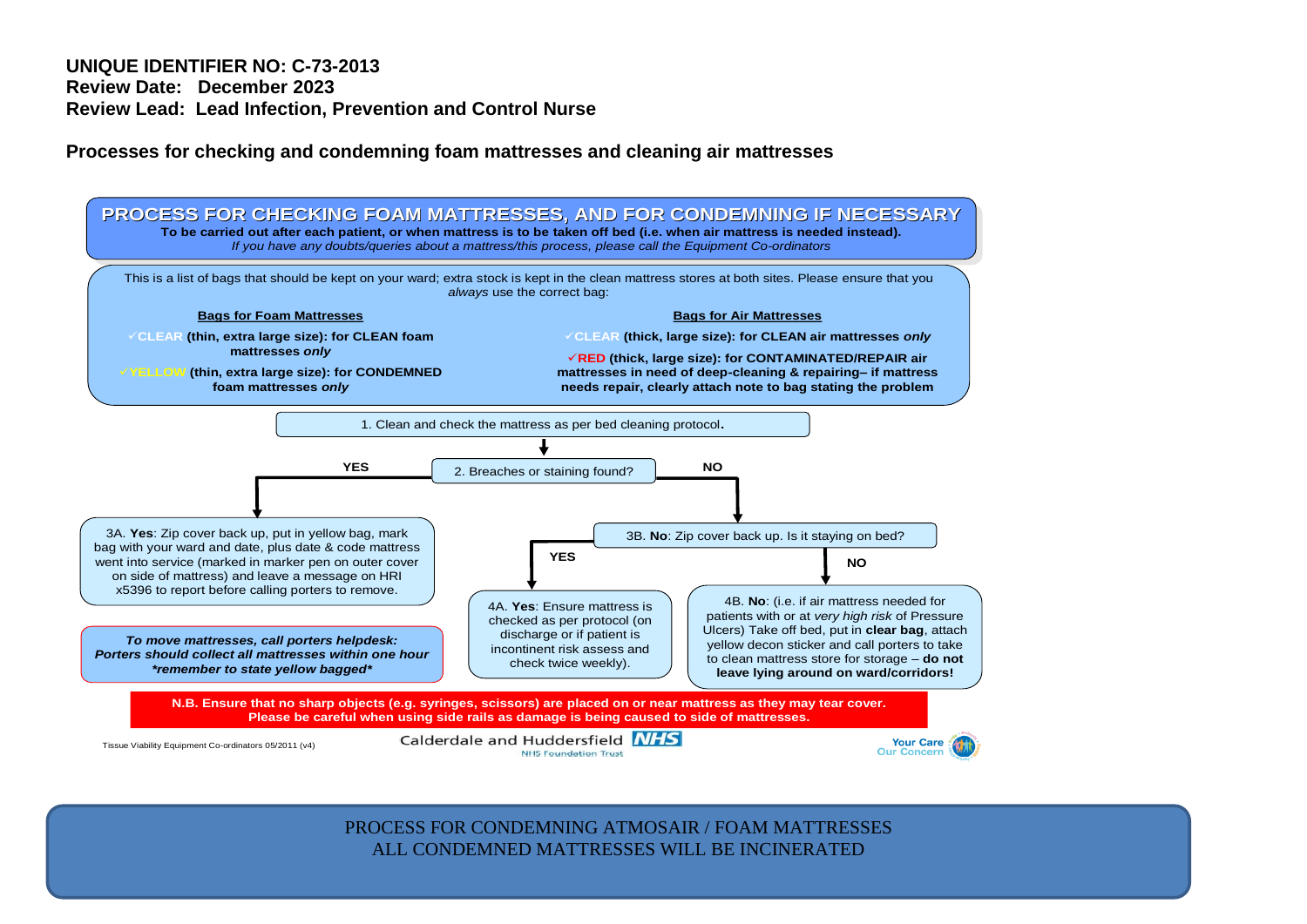

Porters / Estates department to take all condemned mattresses to condemned mattress store room, and Equipment co-ordinators will then arrange disposal of the mattresses Please keep all store rooms tidy